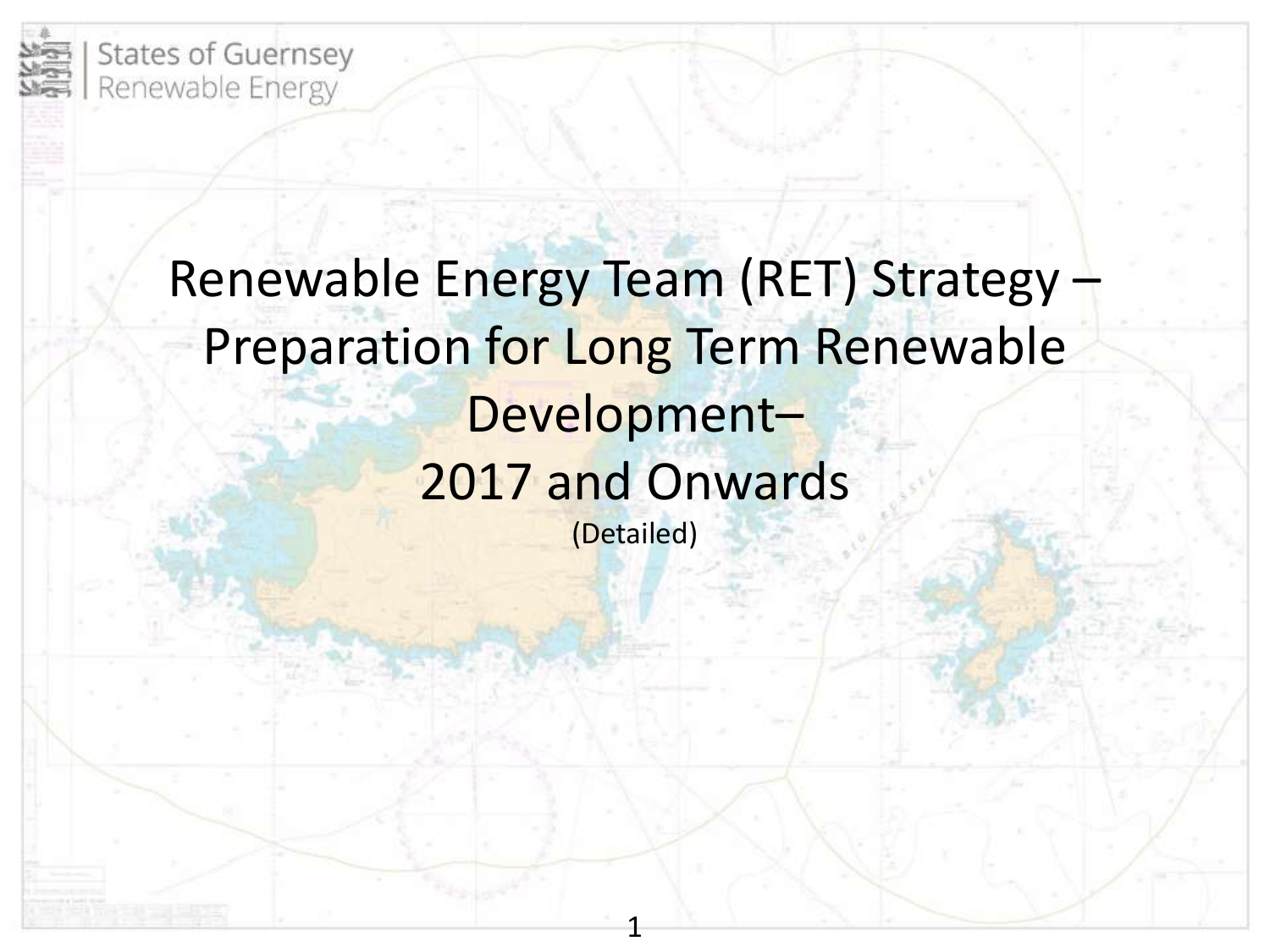

# Renewable Energy **Control Summary - RET Presents**

| 2017 | 2020                           |  |
|------|--------------------------------|--|
|      | ------------------------------ |  |

- **Context of renewables in Guernsey**
- **RET vision** including:
	- A **long term legacy** for Guernsey
	- the **realistic** optimal level of macro renewable energy in Guernsey:
		- to 2020 small scale local developments for local consumption (e.g. Solar).
		- Post 2020 larger scale local developments with potential for some export if desired (e.g. Offshore Wind, tidal, wave).
- **RET Aim and Purpose**
- The **"Conditions"** needed to fulfil the vision and mission.
- RET's **Strategy** and **objectives** (2017 and beyond 2017).
- List of acronyms used appear on the final page of this document.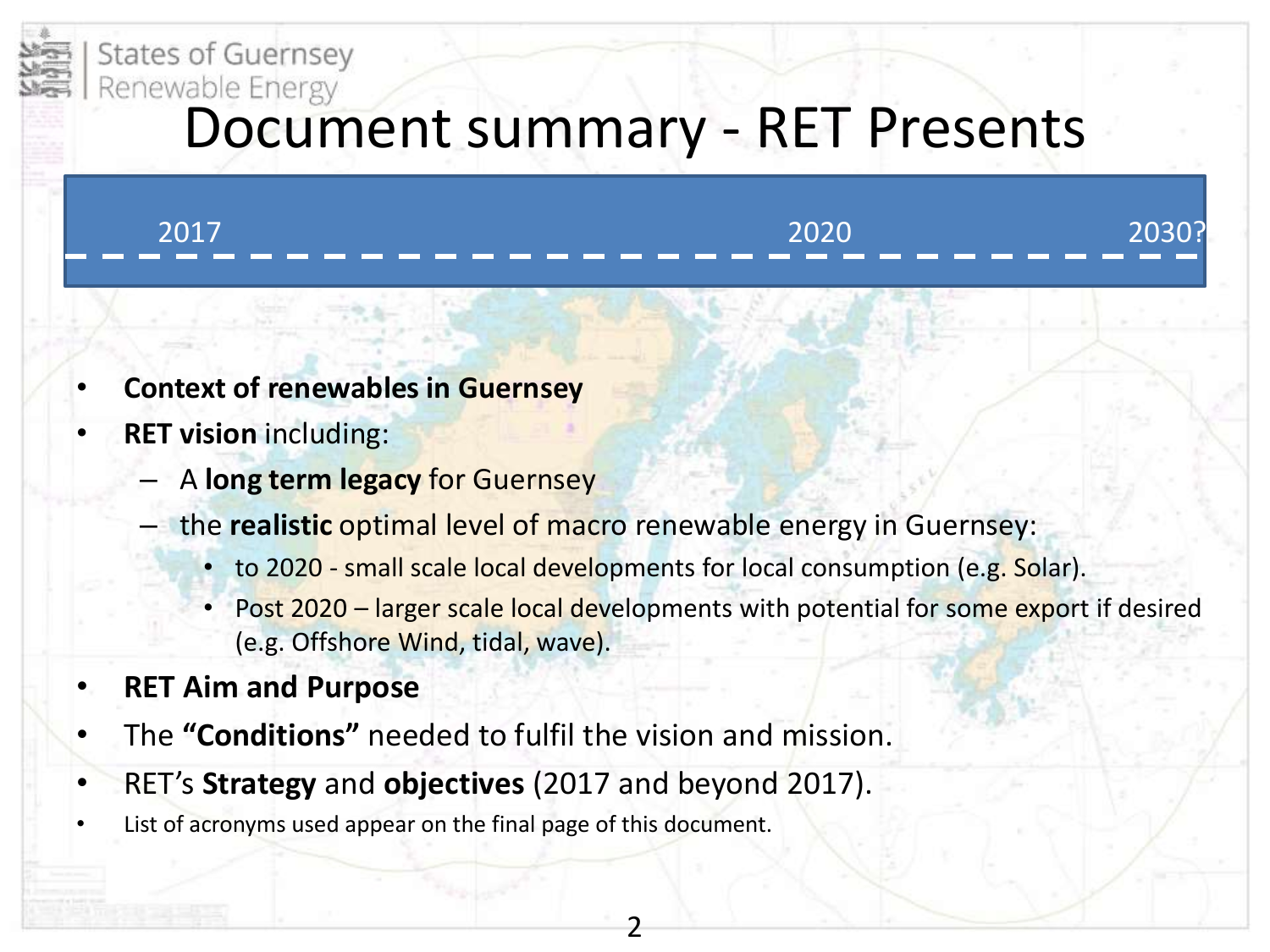# States of Guernsey<br>Renewable En**GUernsey Context / History**

• **2008 Energy Policy -** noted by the States, enabled Commerce and Employment (C&E) (which delegated this work to RET) to have the mandate to progress local macro renewable energy.

- **2011 Energy Resource Plan** :
	- referred to the need to diversify the energy generation into low carbon and renewable generation and to reduce environmental impacts of our energy consumption
		- "an energy vision for 2020 whereby:
			- gradual decarbonisation of Guernsey's energy generation;
			- diversification of energy generation between low carbon and renewables;
			- Contributing to sustainable and secure energy supply for Guernsey."
		- "recognizes that:

– energy generation and energy use have environmental impacts and we should *plan* to adopt carbon reduction"

- 2014 Guernsey Electricity Strategy Future Strategy
	- agreed, reaffirming the work into renewables

2014 Scrutiny Committee review of The Security of Guernsey's Electricity Supply

– agreed, supporting the medium term aim of having renewables as a significant contributor to on-island electricity

The RET strategy contained within this document is in alignment with the above States policy.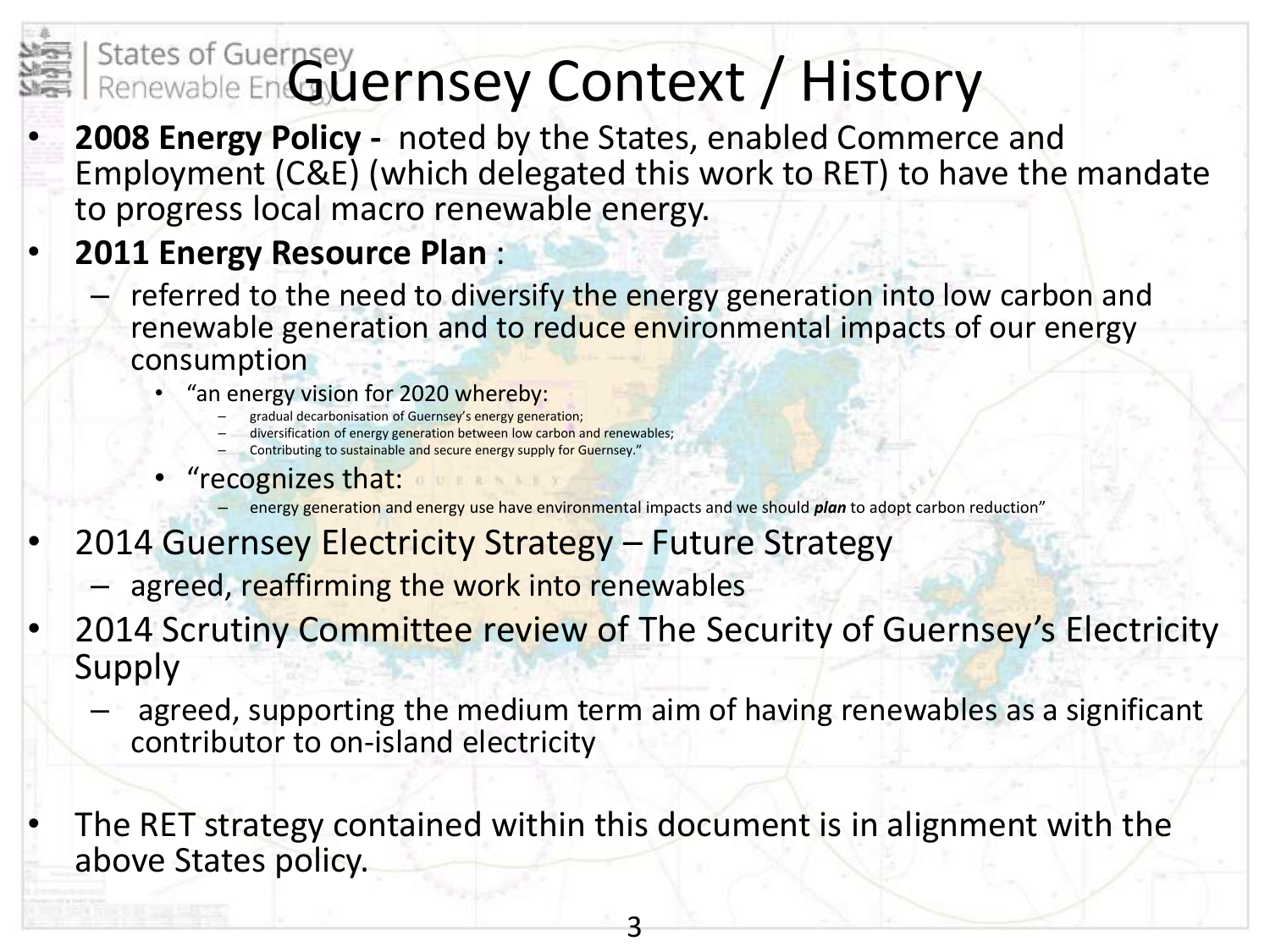### **States of Guernsey** Renewable Enevision - Long Term Legacy

– *Overall vision:* "*Guernsey's future energy demand will increasingly be met by local renewable energy."*

Delivered through the following priorities:

- a) Reinforced / additional cable links with France
- b) Small scale land projects such as micro solar
- c) Macro Solar
- d) Offshore wind  $-$  when economics are acceptable circa 2020
- e) Tidal
	- a) pre commercial development site (post 2020) AND/OR
	- b) when commercially viable (post 2025)
- f) Wave
	- a) pre commercial development site (post 2020) AND/OR
	- b) when commercially viable (post 2025 / 30)

Maximise local economic development / employment

Generation of renewable power for on island consumption; with potential for export in the long term

Local centre of excellence for renewables and related industries (e.g. using financial services)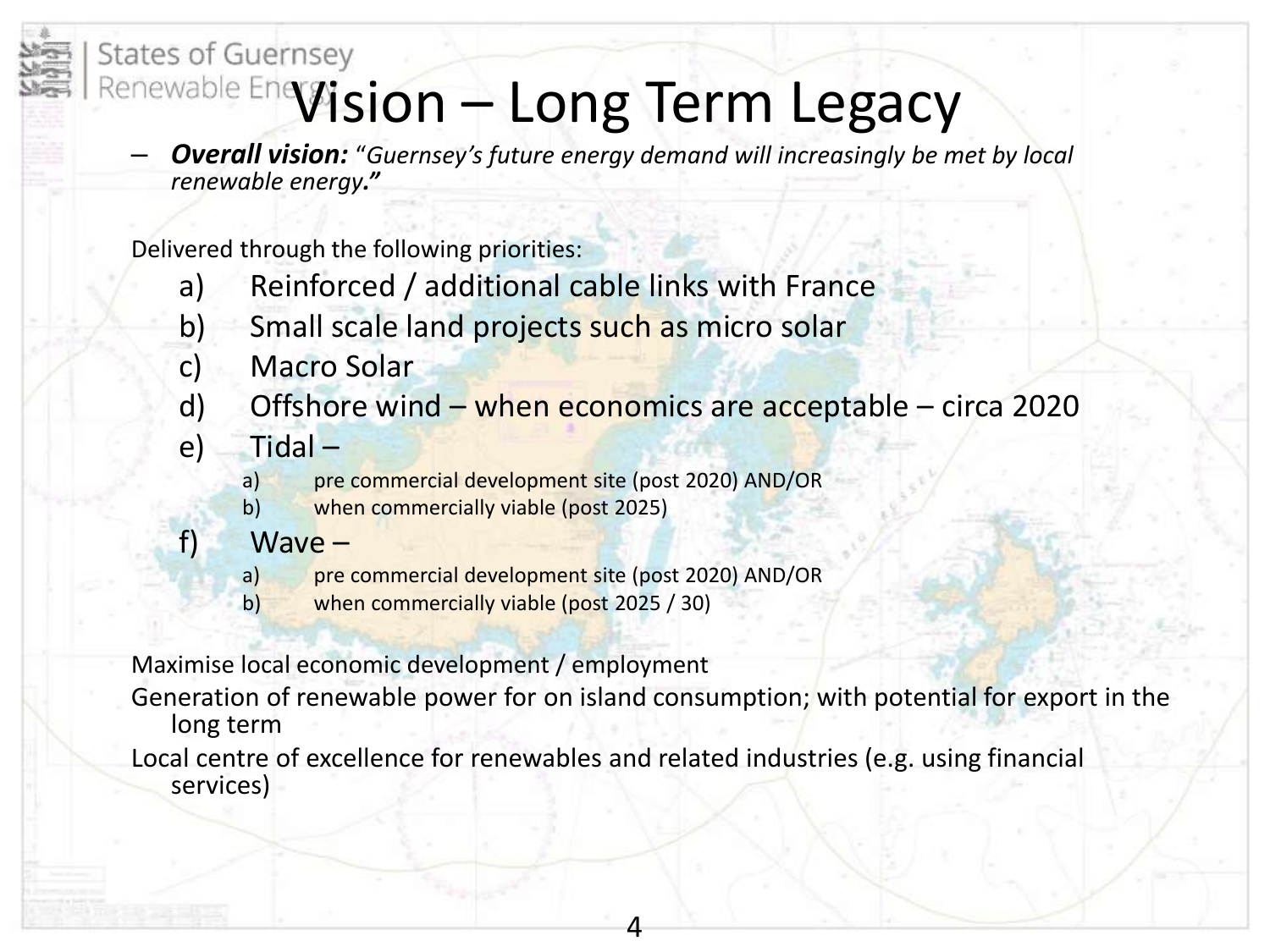

### RET Purpose

#### **Overall Purpose**

• To **research**, **recommend** and **promote** the best local renewable energy options for Guernsey by providing a pathway to achieve the Island's 2050 energy policy targets.

#### **Aim**

• Our aim is that local renewable energy generation will deliver **energy independence** and **greater energy security**, with a **lower environmental impact** than our current approach. The initial goal will be to provide for **local consumption at competitive prices** with a longer-term view to explore the potential for export.

#### **Strategic Objectives**

- Engage and communicate with the island on macro renewable energy promote concepts and understanding
- Provide accurate and timely information to decision makers
- Inform and be informed by States Energy Policy
- Enable Guernsey's economy to thrive by ensuring it has access to locally sourced, cost competitive and secure electricity in the future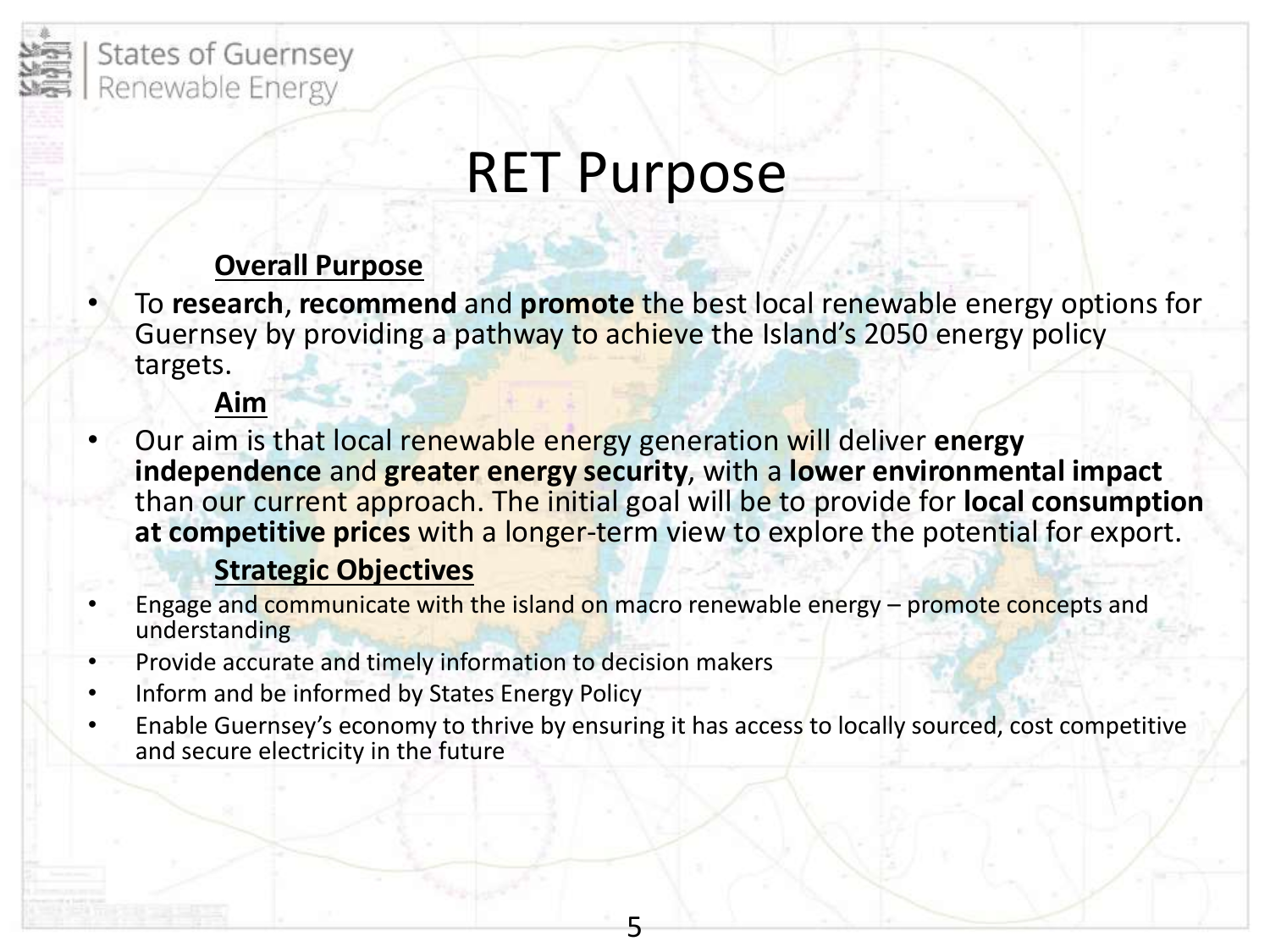

### 2017 Objectives – Top 6

- Provide support and information for the development of an up-to-date energy policy.
- Develop and implement a public awareness and communications plan.
- Continue to provide assistance to External Affairs to secure territorial seas and seabed control out to twelve nautical miles.
- Further research the local wind resource.
- Maintain and develop links with universities to commission relevant research.
- Investigate the practicalities of implementing macro solar generation on States land.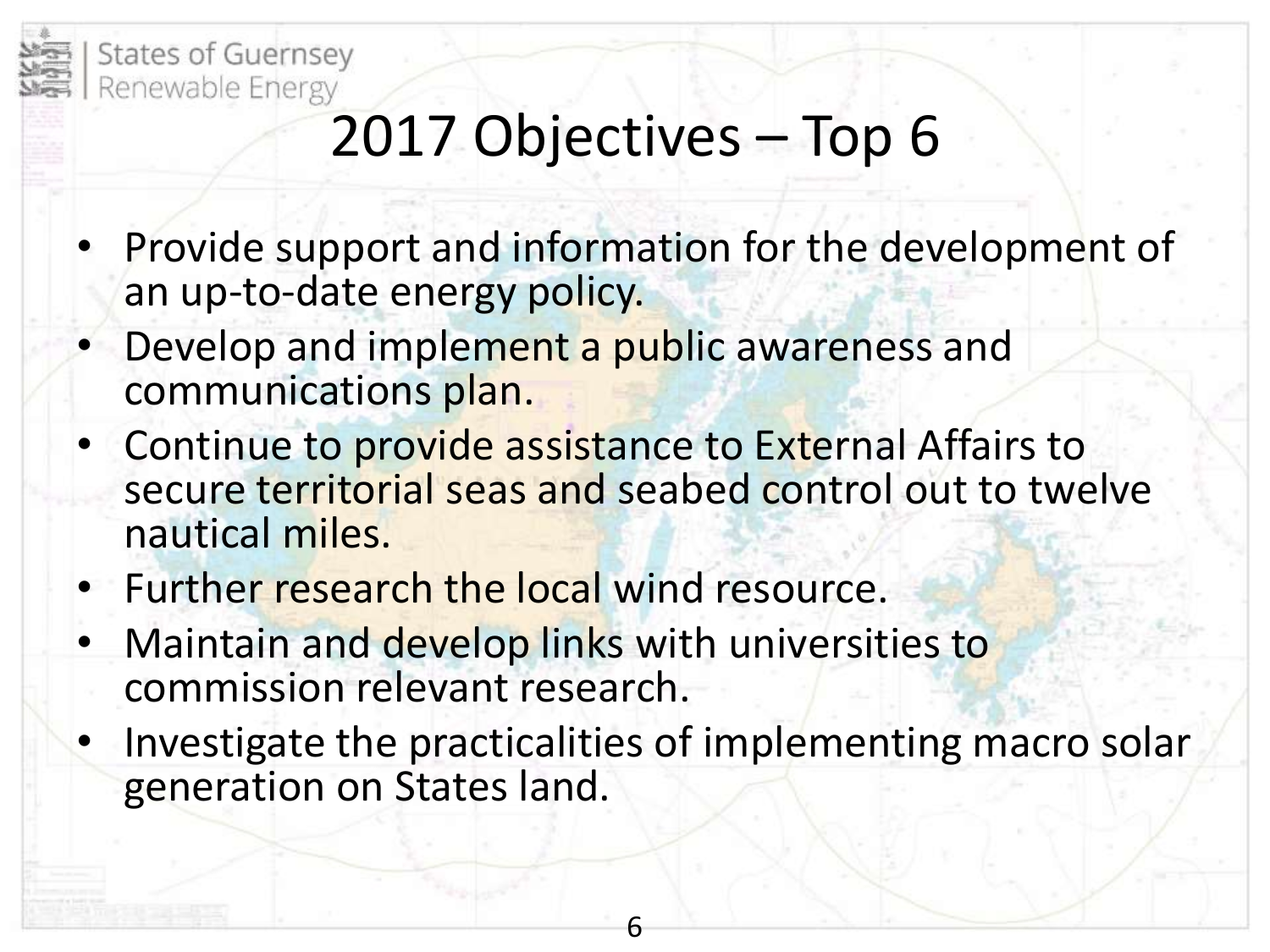### RET objectives – General

• Public engagement and communication aligned to a developed communications strategy – look to arise awareness and understanding among the people of Guernsey with regards to the local, and global, position of renewable energy.

- Prioritise communication around wind feasibility work
- Work with Education and schools directly to provide a Schools awareness programme to share our learning, focussing on the reasons for cable/solar/wind/tide/wave hierarchy.
- Advise on an updated States Energy Policy with specific regard to macro renewables.
	- Provide E&I with a written representation of RET's requirements from the Energy Policy Q2 2017
	- Work with others within the States on any reformation of the energy policy as part of the energy policy review  $-$  Q3/4 2017
- Work closely with Guernsey Electricity Ltd (GEL) where there is strategic and objective alignment.
- Investigate how energy storage can affect the viability of large scale renewable developments in Guernsey (including cost).
	- Project investigating options Q2 2017
	- Working with GEL on detailed understanding
	- Monitoring industry advancements
	- Work with External Affairs on Guernsey obtaining control of the seabed and extension of territorial seas to 12 nautical miles
		- Lobby and assist External Affairs on acquisition
		- Aim to deliver in accordance with project plan including (but not limited to):
			- Policy Letter to States of Guernsey: target end of 2017.
			- Prepare business case for MoJ 2017
			- Initial discussions with MoJ ahead of formal process 2017
- Investigate what proportion of a given development could be factored as secure (from an N-2 perspective) and understand the financial value/credit associated with this security of supply contribution of a given development (e.g. 30MW wind). – initiate in 2017
- Understand the wider socio-economic value of renewables to Guernsey
- Work with the other Channel Islands and wider international governments to progress renewables including work with the UK (through DECC & BIC) and French governments.
- Explore the potential for a renewables research/development base
- Encourage and support public and private sector renewable projects
- Where RET collect data aim to collect data in a manner that is useful to a developer and to provide realistic estimates of power output and generation profiles for Guernsey.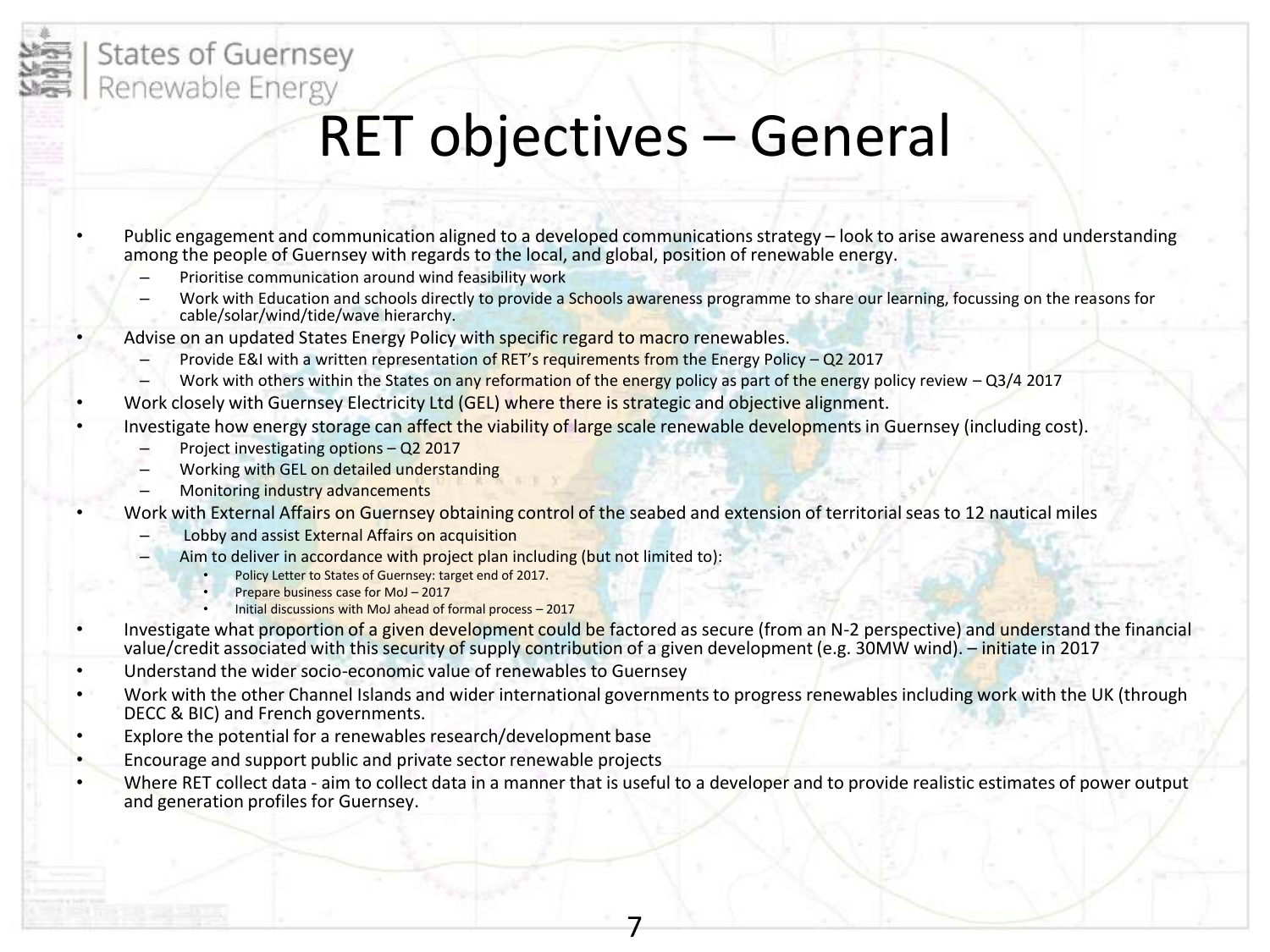

### RET objectives – Technology Specific

#### • **Wind Energy**

- Begin remote sensing monitoring of the wind resource in Guernsey utilising LiDAR equipment that will be in situ at Chouet headland for a minimum of 2 years. –
	- Installation Q2/Q3 2017
	- Monitor Data Q2/Q3 2017 Q3 2019
- Ensure that work on offshore wind continues following recommendations from Xodus report and other projects (including looking to secure wave data if possible/affordable).
- Closely follow progress in floating offshore wind developments.

• **Solar Energy**

- Propose the preferred method for progressing a project and/or programme for solar utilising States of Guernsey property assets. This takes into account that funding is unlikely to be provided by States Treasury for any project – by end 2017
	- Develop 1MW solar capacity on Island by 2020 if suitable site and funding identified.
- Work with GEL to understand the potential for a joint project (States Land GEL management) identify all suitable sites and refine to best options by end 2017
- **Tidal Energy**
- Develop the best mechanisms for Guernsey with regards to leasing of the seabed to a developer (which may include GEL) looking at potential returns, cost, risk and opportunities of supply of electricity to the island or for export – once ownership model of seabed is understood (see point 5).
- Zone suitable areas for locating marine renewable devices to define what further data is likely to be required looking to progress by end 2017 and would tie into any Marine Spatial Planning work undertaken by CfE&I.

- Undertake a gap analysis of work to date highlighting key areas for future study start Q3/4 2017
- Monitor progress of key developments including MeyGen, FORCE and the Raz Blanchard
- Refine the understanding of the marine environment and renewable resources to a level of greater detail in order to accelerate generator deployment. (LT)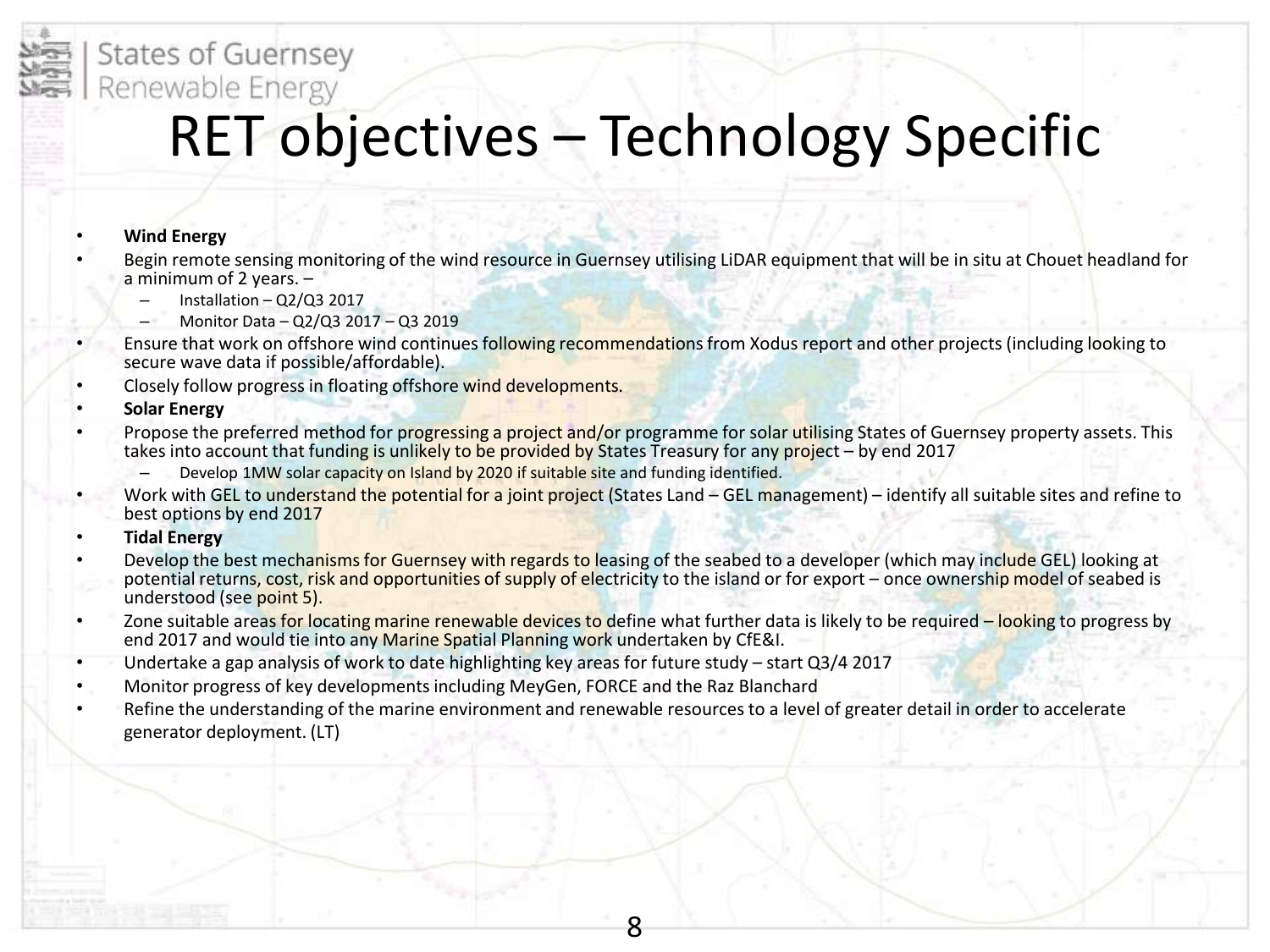

### Factors beyond RET's control that influence the mission

- Continually investigate access into other electricity markets and their subsidies to make near term marine renewables more viable whilst ensuring that the overall needs of the island are not compromised/ if it is in the best long term interest of the island – continuous.
- Follow closely the renewable technologies, the accompanying economics and energy storage such that Guernsey is fully up to date with the industries – continuous.
- Understand and monitor the costs of generation of the different renewable generating options.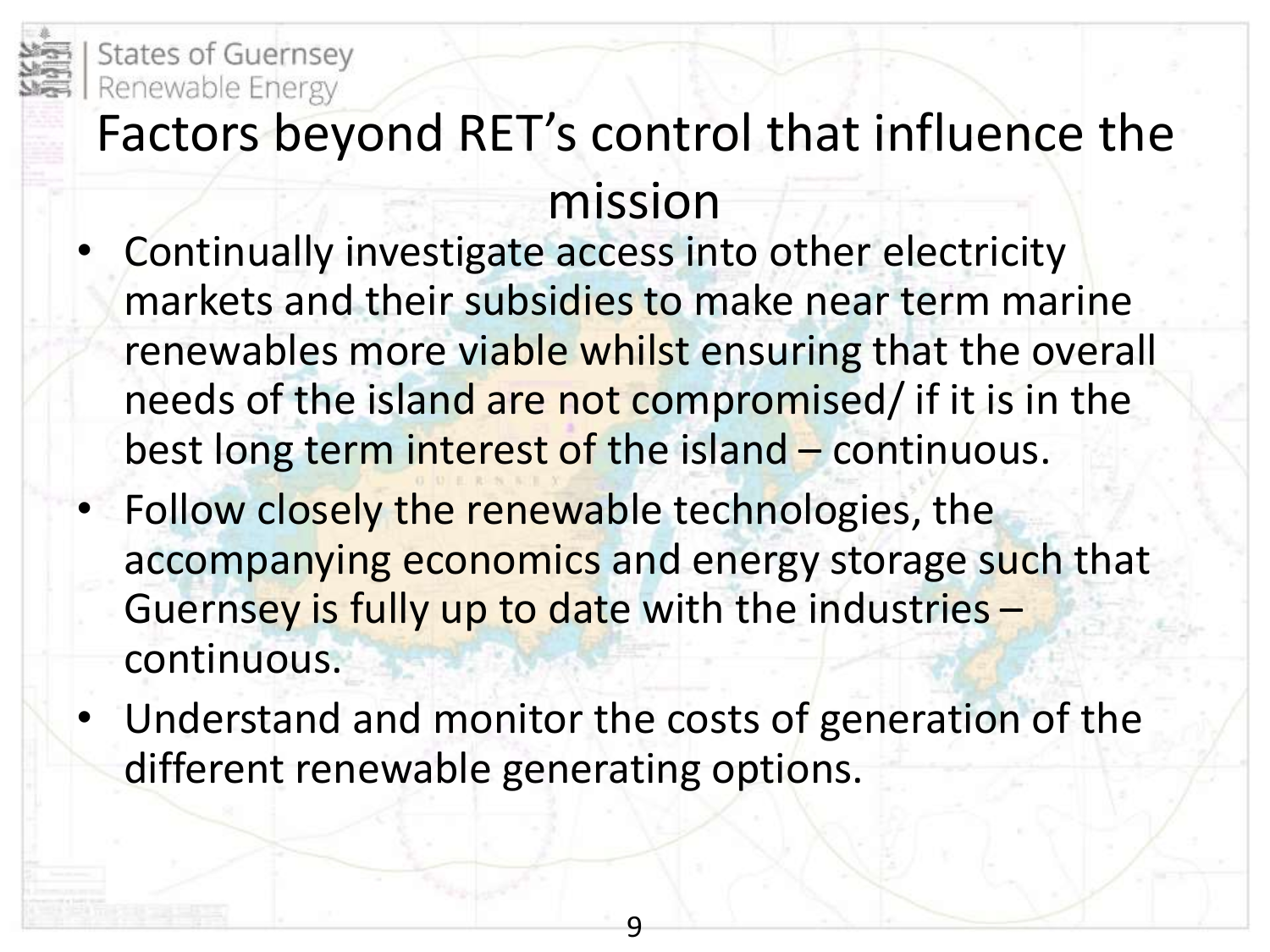## 2020 / 2030 Targets

|                                                   |                              | 2020s                          |                                                                             | 2030s\$                    |
|---------------------------------------------------|------------------------------|--------------------------------|-----------------------------------------------------------------------------|----------------------------|
|                                                   | "Installed"<br>capacity (MW) | GWh (at stated<br>capacity)    | % of total<br>electricity<br>(based on<br>predicted 2020<br>load $)^{\sim}$ | Installed<br>capacity (MW) |
| Locally Generated - macro in the following order: |                              |                                |                                                                             |                            |
| Commercial<br>Photovoltaic <sup>+</sup>           | $ 2 - 5 $                    | $ 2.2 - 5.5 $                  | $ 0.6 - 1.5 $                                                               | 10                         |
| Wind <sup>#</sup>                                 | 10-30 potential 26.28-78.84  |                                | $7.1 - 21.3%$                                                               | >100-300                   |
| Tidal*                                            | $ 0$ or test<br>projects     |                                |                                                                             | $^{\sim}$ 100              |
| Wave                                              | $0$ or test<br>projects      |                                |                                                                             | ТВС                        |
| Renewable Energy Imported through CIEG cable@     | 15                           | 131.4                          | 35.5%                                                                       |                            |
| Total Electricity from all renewable sources      | $27 - 50$                    | $159.88 - 215.74$ 43.2-58.3% ^ |                                                                             | TBC                        |

\$ Note that 2030 is a significant time away that the targets are only estimates at this stage

+ using average Gsy irradiance levels

! heavily dependent on local land/rooftop availability

**States of Guernsey** Renewable Energy

# Assumes 30% capacity

\* Assumes 40% capacity

@ Additional cable links to France are likely to increase the amount that can be imported

^ During summer period with lowest demand supply may exceed demand and therefore not all electricity generated may be used on island

~ GEL predict an approximate 2020 demand of 370GWh (which is approx 25-30% of total ENERGY consumption in Gsy)

• 2020s local generation is expected to form the first stage of a larger project that increases significantly through the '20's up to 2030.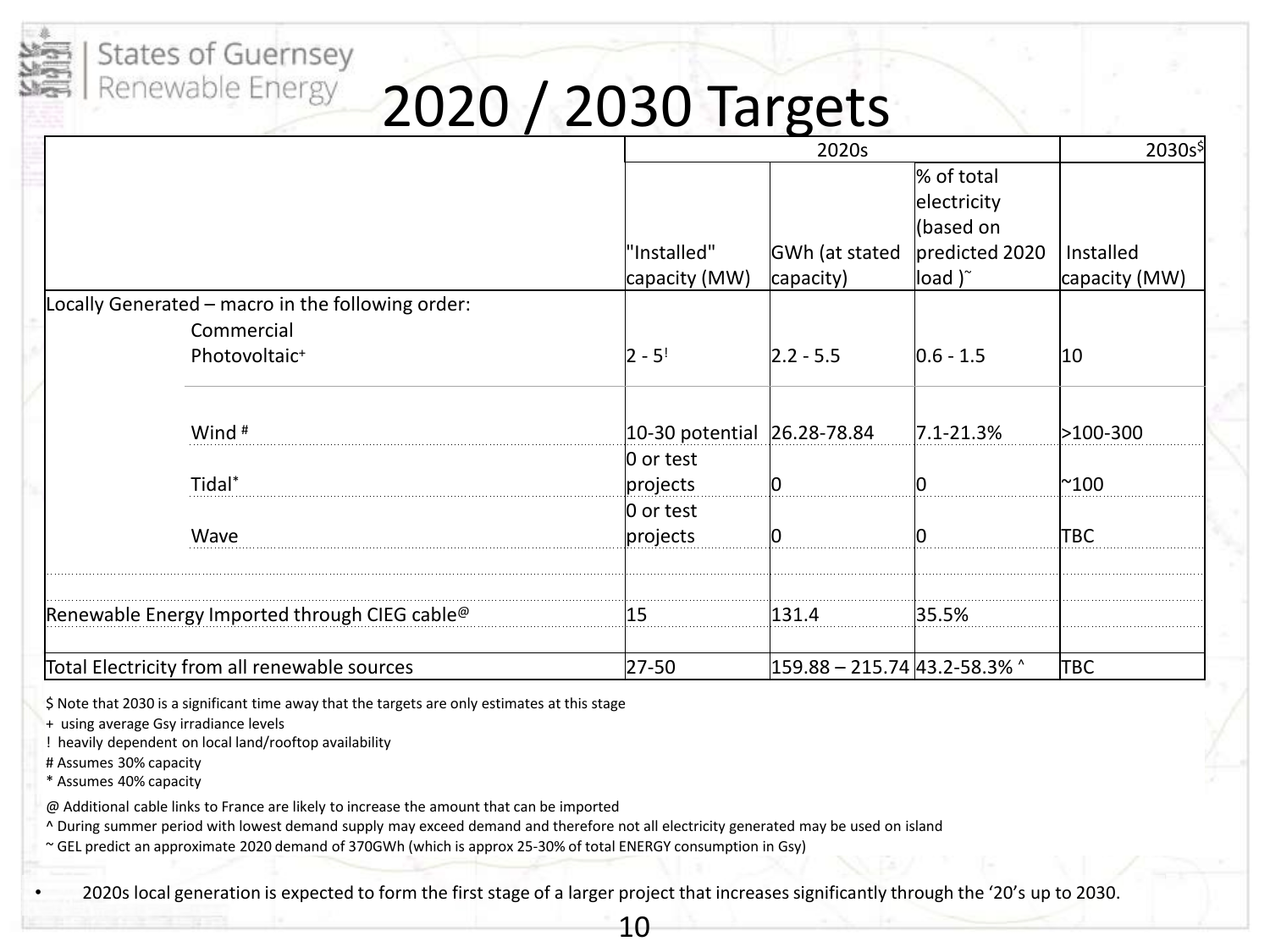### States of Guernsey Order and Timing of local macro renewables up to early 2020s

| <b>Type</b>            | <b>Potential Capacity - early 2020s</b>                                                                                                                                                         | <b>Notes</b>                                                                                                                                                                                                                                                                                                                                                                 |  |  |  |
|------------------------|-------------------------------------------------------------------------------------------------------------------------------------------------------------------------------------------------|------------------------------------------------------------------------------------------------------------------------------------------------------------------------------------------------------------------------------------------------------------------------------------------------------------------------------------------------------------------------------|--|--|--|
| Commercial<br>scale PV | Initially 500kW-1MW of capacity;<br>expansion towards 2 - 5MW by early<br>2020s (dependant space availability).                                                                                 | Work with Planning. Establish public acceptability<br>and flow of projects<br>Initially prioritise States owned land projects.                                                                                                                                                                                                                                               |  |  |  |
| Offshore wind          | 20 to 30MW farm off Guernsey coast<br>could be under development in the<br>2020s                                                                                                                | Understand feasibility and acceptability. Expand<br>upon earlier work.<br>Dependent on acceptance of some support<br>mechanisms/price rise.                                                                                                                                                                                                                                  |  |  |  |
| <b>Tidal</b>           | No major development expected to<br>be operational before 2020.<br>Small scale development could take<br>place by early 2020s if a developer<br>decides to test in Guernsey waters.             | It has been concluded that Guernsey is not well<br>suited to act as a location for advanced trial arrays.<br>It is unlikely that tidal will be commercially viable<br>prior to the mid 2020s. Monitoring UK (e.g.<br>MeyGen), French (e.g. Raz Blanchard) and<br>international projects (e.g. Bay of Fundy) to see if<br>they demonstrate feasibility and viability by 2025. |  |  |  |
| Wave                   | No major development expected to<br>be operational before 2020. Wave<br>devices could be deployed in<br>Guernsey waters by early 2020s if a<br>developer decides to test in Guernsey<br>waters. | It has been concluded that Guernsey is not well<br>situated to act as a location for trial arrays. It is<br>unlikely that wave will be commercially viable prior<br>to the mid 2020s. Monitoring UK (e.g. Wave Hub)<br>and international (e.g. CETO 6 - Australia) projects<br>to see if they demonstrate feasibility and viability<br>by 2025.                              |  |  |  |
|                        | 11                                                                                                                                                                                              |                                                                                                                                                                                                                                                                                                                                                                              |  |  |  |
|                        |                                                                                                                                                                                                 |                                                                                                                                                                                                                                                                                                                                                                              |  |  |  |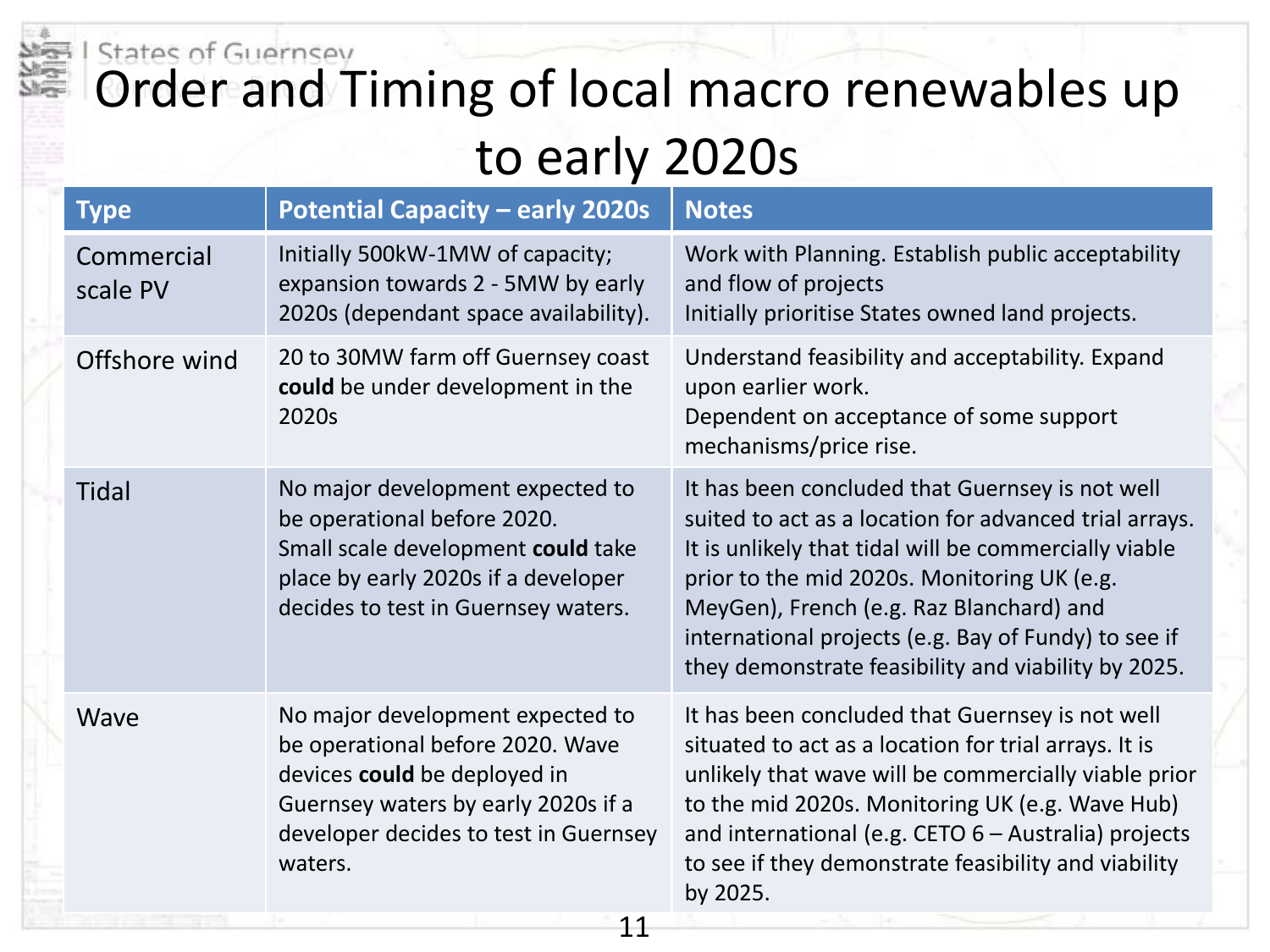## Order and Timing of local macro renewables - to 2030s

|    | <b>Type</b>                                                                               | <b>Potential Capacity - 2030s</b>                                                                                                              | <b>Notes</b>                                                                                                                                                                                                      |  |  |
|----|-------------------------------------------------------------------------------------------|------------------------------------------------------------------------------------------------------------------------------------------------|-------------------------------------------------------------------------------------------------------------------------------------------------------------------------------------------------------------------|--|--|
|    | Commercial<br>scale PV                                                                    | Similar to early 2020s levels at<br>macro scale $-$ as long as<br>potential is taken up.                                                       | Little room for expansion from early<br>2020s assuming achieved.                                                                                                                                                  |  |  |
|    | Offshore wind                                                                             | 100+ MW farm off Guernsey<br>could be operational in the<br>2030s if desire / support for<br>electricity from other<br>jurisdictions is there. | Understand feasibility and refine<br>understanding on acceptability. Expand<br>upon earlier work.<br>Reliant on support / subsidies from other<br>jurisdictions.                                                  |  |  |
|    | <b>Tidal</b>                                                                              | 100MW or larger array of tidal<br>turbines could be deployed in<br>Guernsey waters in the 2030s,<br>depending on the state of the<br>industry. | Dependant on successful demonstration<br>of commercial viability of multi-turbine<br>arrays and take up pre and post 2020.                                                                                        |  |  |
|    | Unquantified amount<br>Wave<br>potentially available off West,<br>North and South coasts. |                                                                                                                                                | Dependant on successful demonstration<br>of commercial viability of multi-turbine<br>arrays. Monitor UK, French and<br>international projects to see if they<br>demonstrate feasibility and viability by<br>2025. |  |  |
| 12 |                                                                                           |                                                                                                                                                |                                                                                                                                                                                                                   |  |  |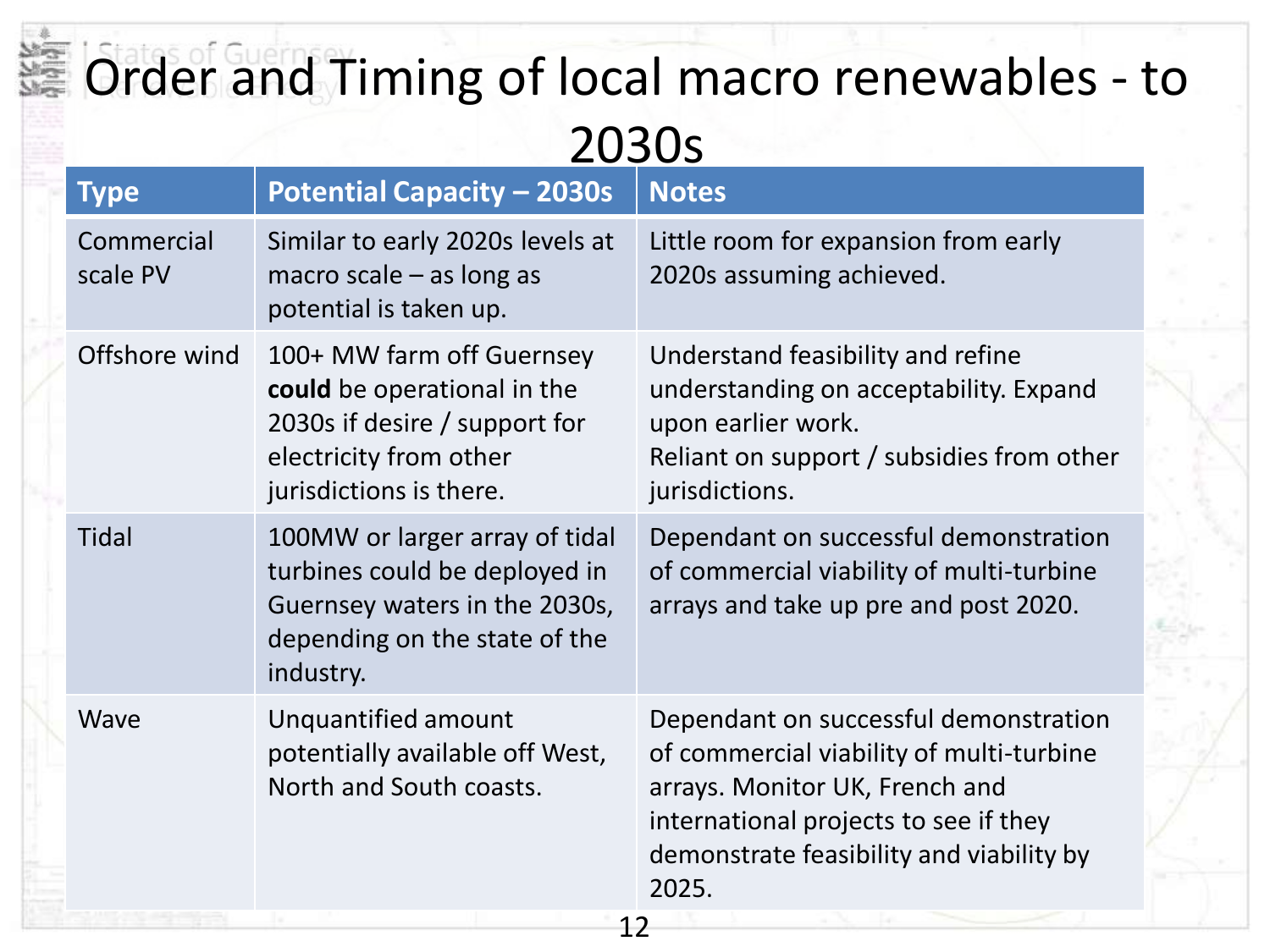

- Local commercially viable sources of RE PV, Tidal, Wind, Wave, other
- Effective Communication Political and public buy-in
- Mature Technology at acceptable price
- Commercial and Legal processes inc seabed
- International and CI Cooperation
- Environmental Understanding
	- Channel Island Renewable Infrastructure in place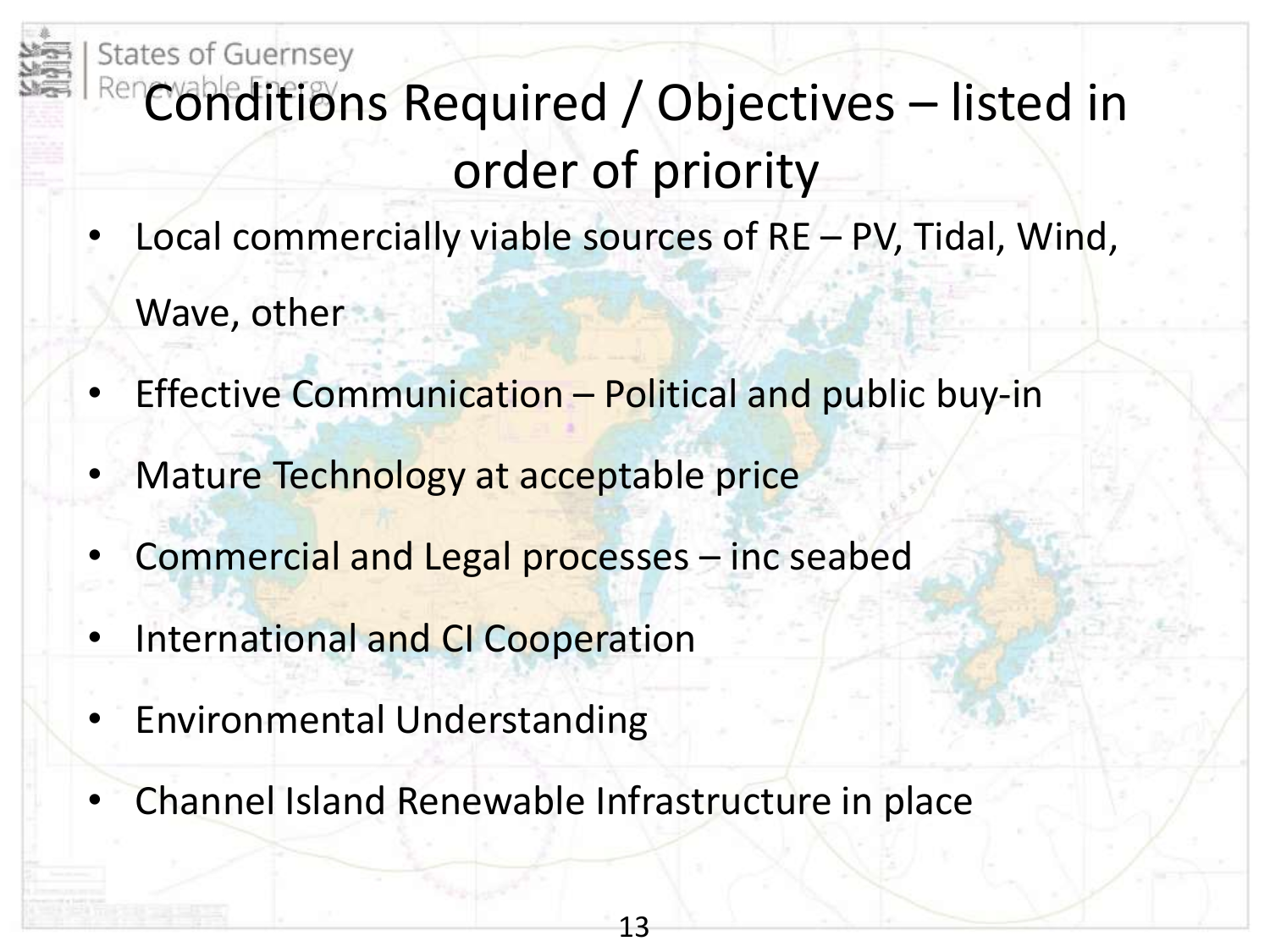

### Commercial PV Assessed

- Sufficient solar resource Irradiance
- Availability of space  $-e.g.$  Land, roof spaces
- Economically viable project(s)
- Public acceptance
- Objectives end 2017
- Progress potential States owned site(s) (Top Priority)
- Play an active role in SoG PV project(s) focusing on viable States owned building projects
- Facilitate private PV project(s) through highlighting and helping with the removal of obstacles (LT)

- Objectives post 2017
- Continue to facilitate/identify potential PV projects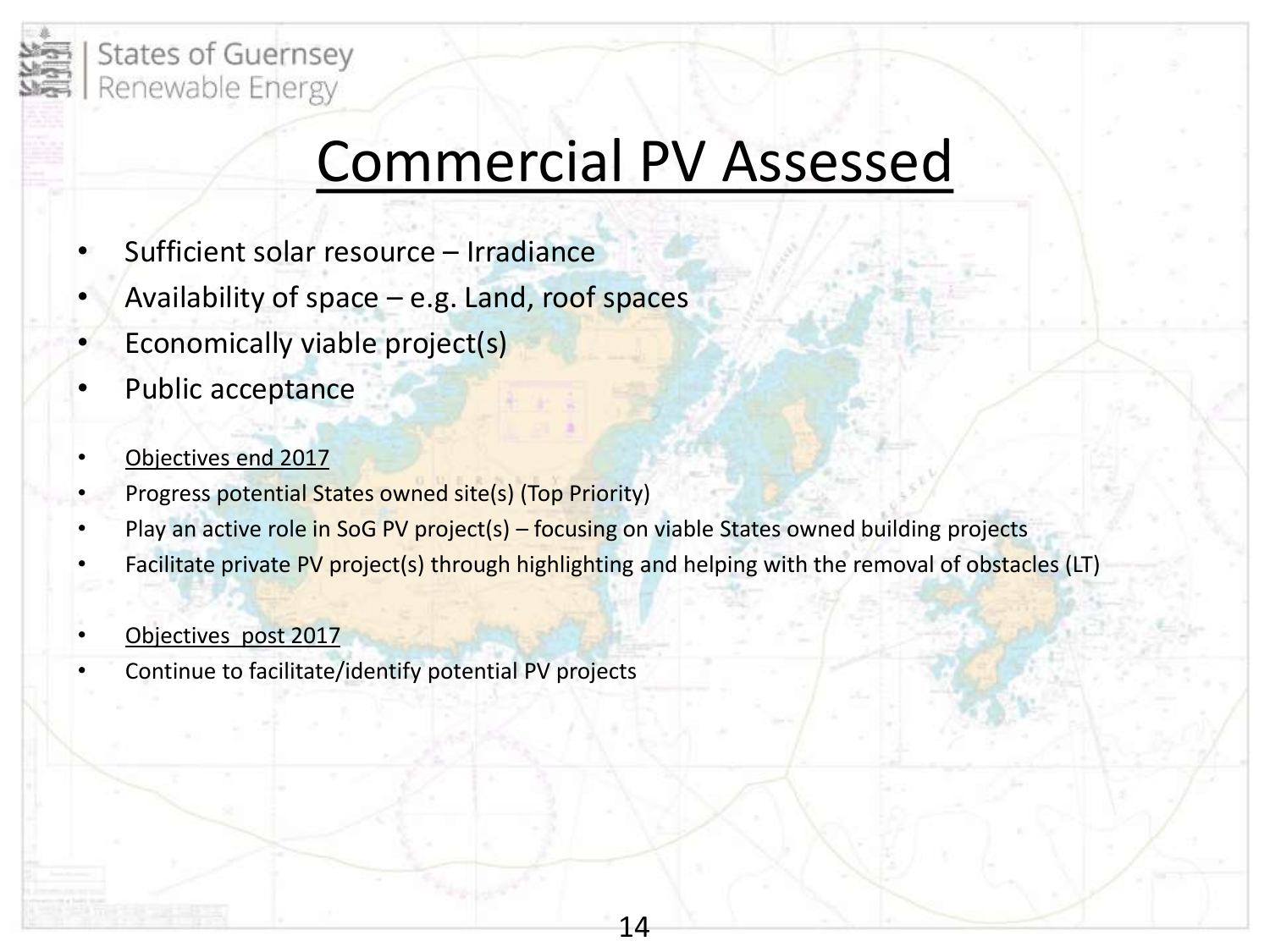

### Wind Assessed

- Sufficient wind resource
- Economically viable project
- Suitable locations
- Public acceptance
- Objectives end 2017
- Deploy LiDAR, with renewable energy generated power source, at Chouet headland alongside existing anemometer (Top Priority)
	- Monitor wind resource and compare to existing anemometer (2 years)
	- Undertake analysis of wind speeds at different heights (potential for some analysis during data collection)
- Continue to refine work on local offshore wind viability in short to medium term
- Continue to process and analyse data from wind mast and other data (LT)
- Refine the location and layout of potential specific wind farm location(s)
- Zoning of potential areas
- Interaction with public re acceptability of offshore / near shore wind in local waters
- Progress other work identified in offshore wind feasibility report.
- Monitor progress in offshore wind  $-$  especially cost of developments and floating
- Objectives post 2017
- Model and then monitor wind at specific location(s) (LT)
- Refine/update understanding with regards to newly available technologies
- Progress work outlined in "Offshore Wind summary and next steps" document (9.2014) to project ready position

- Survey (geotechnical, seabed and other) the location of potential specific wind farm location(s)
- Begin deployment of first offshore wind project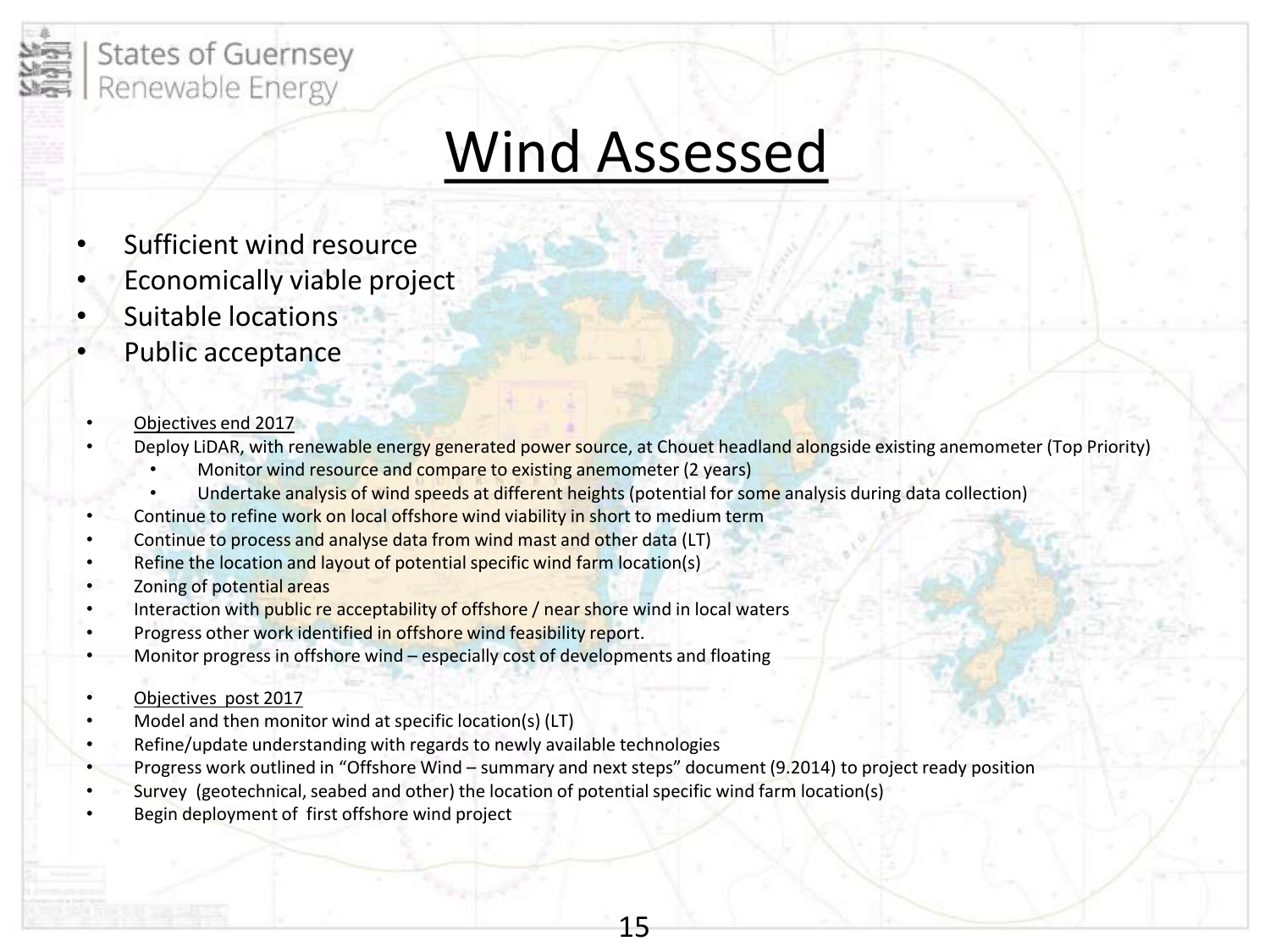

### Tidal Assessed

- Sufficient Tidal Resource
- Wait for commercially available tidal technology (likely to be post 2025)

#### • Objectives end 2017

- Refine understanding of modelled tidal resource
- Obtain further empirical tidal and other data (e.g. seabed) where practicable and cost effective
- Publish high level conclusions
- Undertake analysis of work to date highlighting areas where additional data is required
- Zoning of potential areas
- Maintain an understanding of the industry maturity, including a good understanding of work underway at potential key projects (e.g. MeyGen, Raz Blanchard, Bay of Fundy)

#### • Objectives post 2017

• Continue to maintain an understanding of the industry maturity, including a good understanding of work underway at potential key projects (e.g. MeyGen, Raz Blanchard, Bay of Fundy)

- Refine understanding depending on specific sites/information
- Identify specific potential array locations
- Further measurements at specific probable array locations when appropriate
- Begin deployment of first tidal array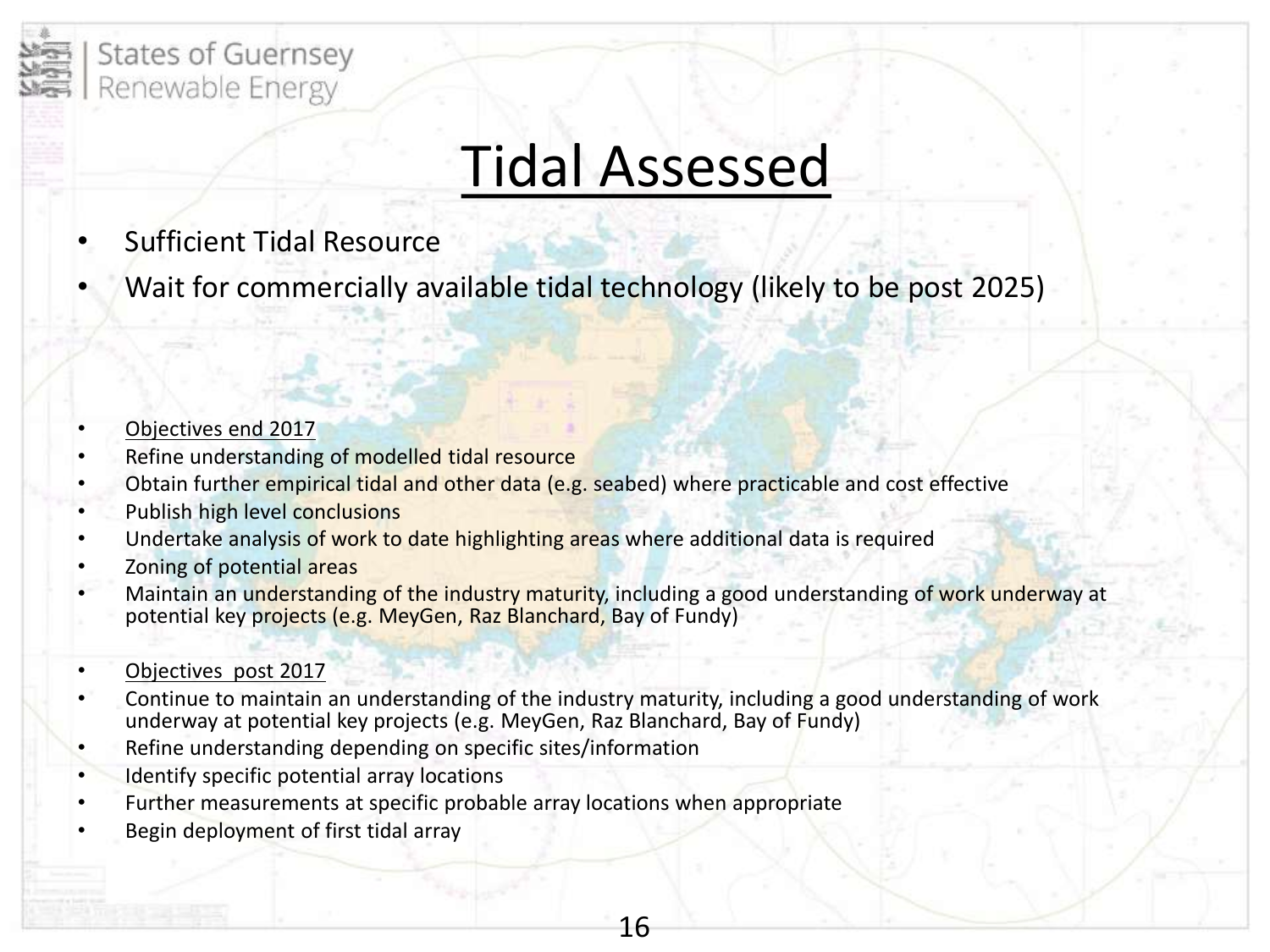

### Wave Assessed

- **Sufficient Wave Resource**
- Greater understanding of potential / timing for wave sector overall and locally
- Objectives end 2017
- Refine understanding of modelled wave resource
- Zoning of potential areas
- Continue to work with all States sections with an interest in deployment of a wave rider buoy identify if there is an opportunity

- Monitor industry development e.g. Wave hub (Cornwall)
- Objectives post 2017
- Understand empirical wave data (such as that from a Wave Buoy)
- Refinement of Zoning based on improved data
- Publish high level conclusions
- Identify specific areas
- Undertake site specific measurements at identified areas when appropriate
- Refine pre 2017 understandings depending on specific sites/information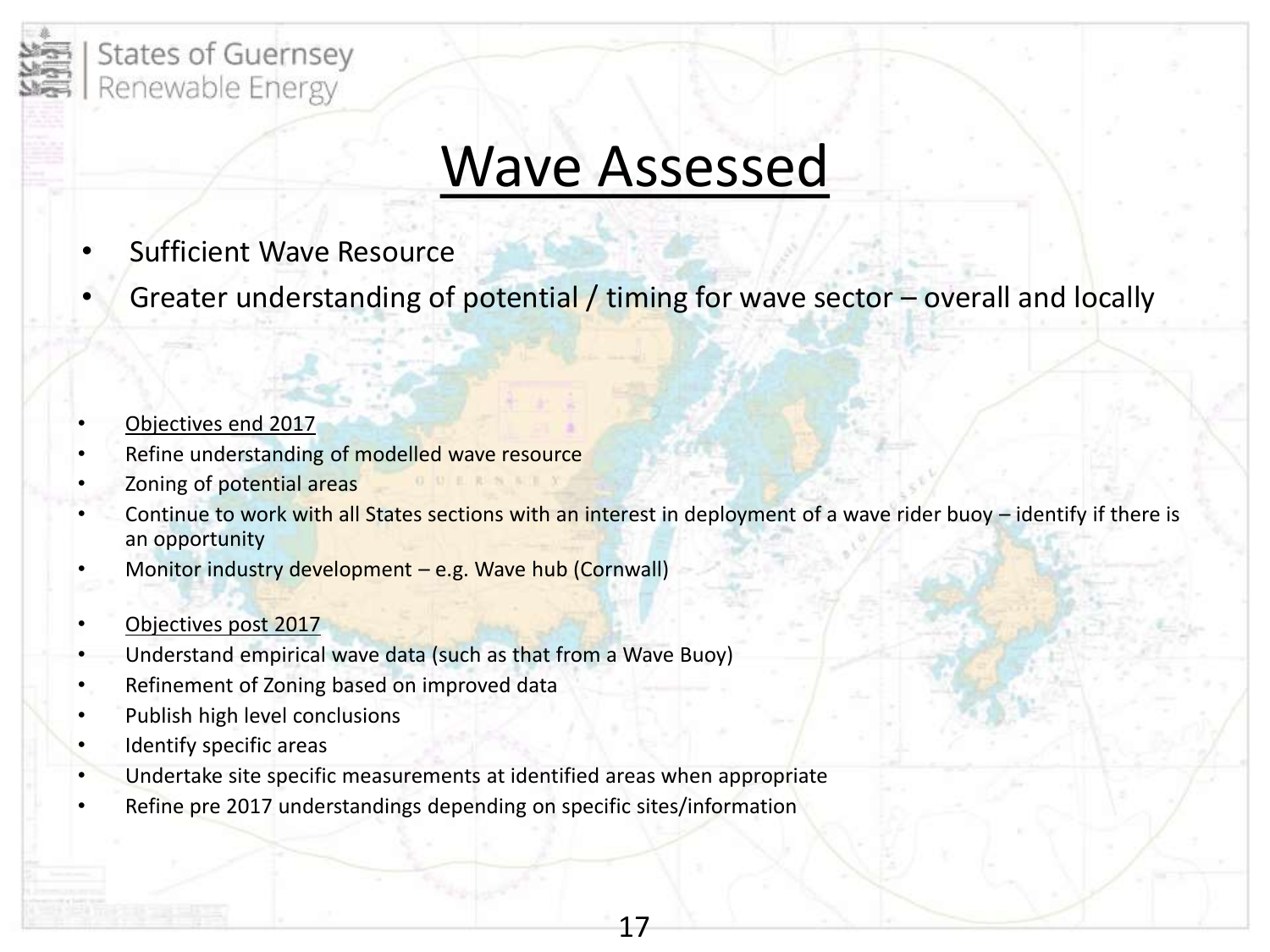### **States of Guernsey**

# Renewable Energy<br>
Effective Communication – Public and political buy-in

- RET's strategy to take into account / be informed by States overall energy policy AND
- RET to inform overall States energy policy re macro renewables
- Proactive communication of when Guernsey will adopt renewables based on balanced and effective communication, of opportunities and reality in Guernsey, leading to well informed stakeholders with specific focus on:
	- **Financing** as most renewable energy is relatively more expensive at present
	- **Timing** tidal and wave technology maturing but not yet commercially available
	- **Scale** local project potentially small later in this decade and increase significantly after 2020
- Objectives Ongoing
- Engage with the people of Guernsey, through a well developed communications strategy, informed stories and balanced reality (Top Priority)
- Engagement with young people through schools/education
- Presentation/seminar/briefings with States members, public and other stakeholders
- Engage with overall States energy policy makers to have a clear long term energy policy, with a focus on renewables

- Local Businesses / Interested parties "buy-in" and participate
- Repeat message and update annually
- Meetings with members of the media to outline RET vision and strategy
- Co-ordination with External Affairs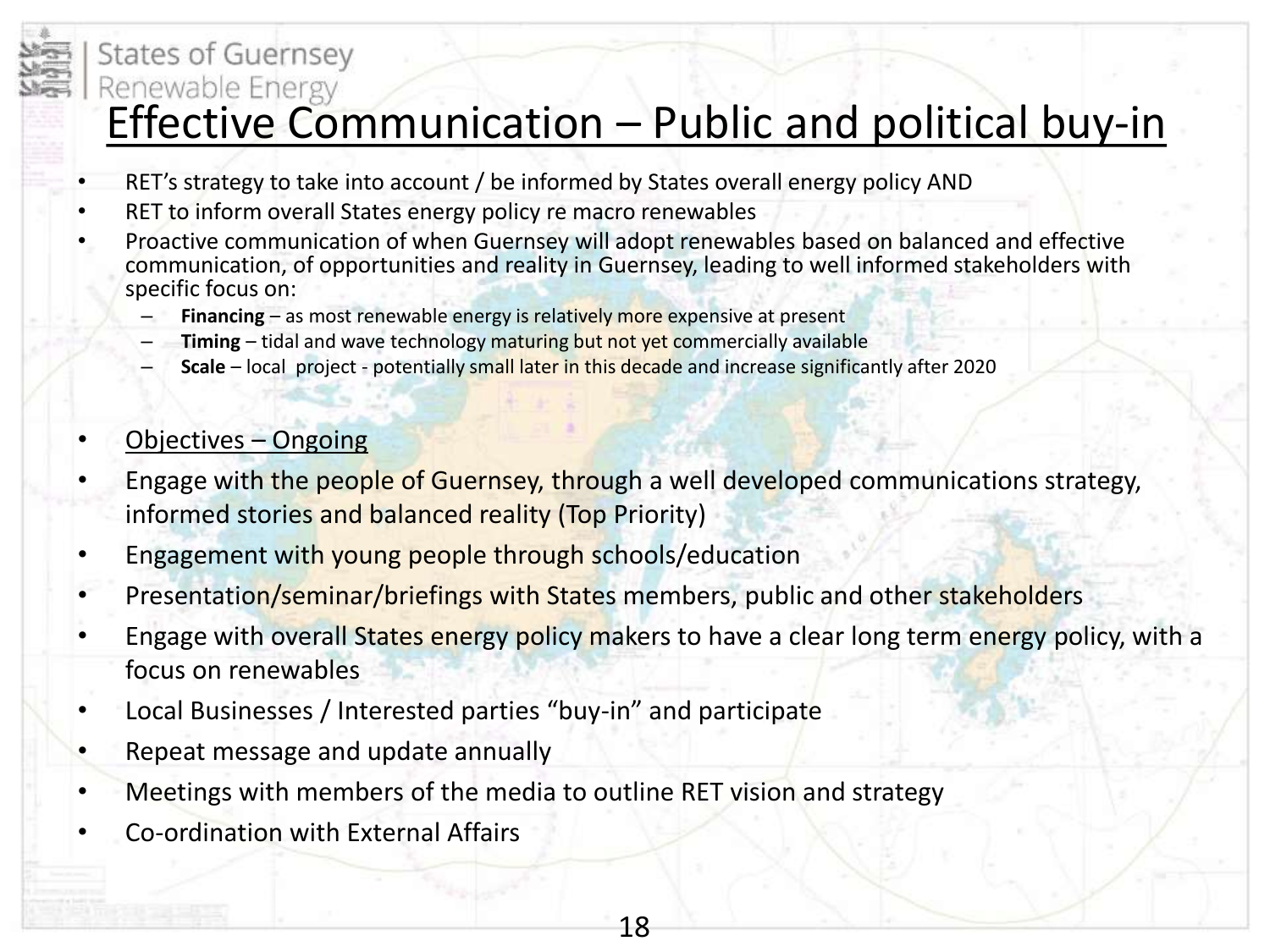

### Mature Technology at Acceptable Price

- - Technology at a commercial stage known deployment / operational data and costs
- - Domestic renewables An acceptable economic framework by :
	- domestic FIT, Carbon Tax, deviation from merit order (e.g. allowing higher priced renewable electricity onto the grid with a "user pays" policy; or similar) **OR**
	- "grid parity"
	- Return to States from a development no ground rent but with "cheaper" locally generated electricity **OR** States ground rent and more expensive locally generated electricity
- Export Requires access to international support mechanisms potential ground rent
- Mixture of above for a single development exporting and domestic
- Objectives end 2017
- Continued updating of costs based on global developments
- Understand and inform the financing option debate on a technology by technology basis due to significant differences in technology workings and maturity
- Continue work on accessing CFDs (post 2018) from UK and potential to access subsidies from France
- Devise strategy on how to approach market
- Further refine and maintain up to date model to look at development costs and how these affect electricity or energy costs for the island
- Identify what is acceptable to Guernsey population on a technology by technology basis
- Understand the value of renewable development in offsetting traditional fuel technology on island
- Objectives post 2017
- Continuation of up to 2017 as technologies mature
- Undertake work to explore public views about the potential options for funding renewables
- Final identification and potential selection of appropriate technologies/development partners ("winners") for Guernsey
- Financing mechanism concluded and approach market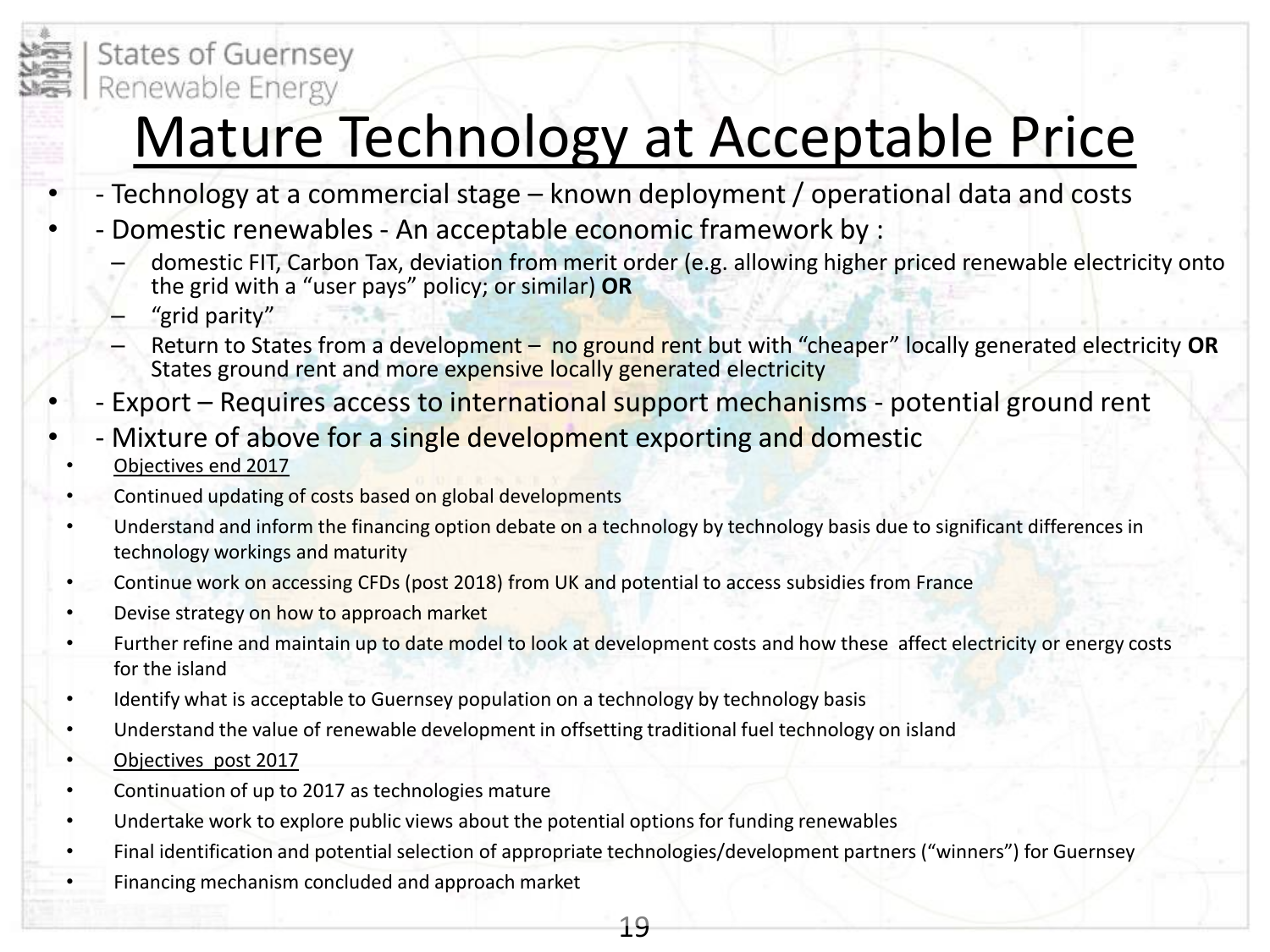

### Commercial & Legal Process

- Licensing and lease arrangements in place including:
	- territorial seas extension
	- sea bed acquisition
	- Charging / fees
- Objectives end 2017
- Work with External Affairs on Guernsey obtaining control of the seabed and extension of territorial seas to 12 nautical miles. Aim to deliver the following:
	- Policy Letter to States of Guernsey: target end of 2017.
	- Prepare business case for MoJ 2017
	- Initial discussions with MoJ ahead of formal process 2017
- Zoning establish areas for potential development / lease and marine atlas
- Leasing "Head lease" (requires certainty of seabed):
	- Finalise the head lease (or equivalent for ownership / acquisition of rights to) seabed with the Crown/the UK 0-3 and 3-12 miles – as per Jersey 2015

- Leasing "Sublease":
	- Analysis of options (e.g. Different charges for Local consumption/export/export only) Objectives post 2017
- Engage with T&R regarding overall RET leasing
	- Commercial leasing parameters decided
	- Lease (or equivalent) initial areas of seabed for development
- Lease (or equivalent) of further areas of seabed for development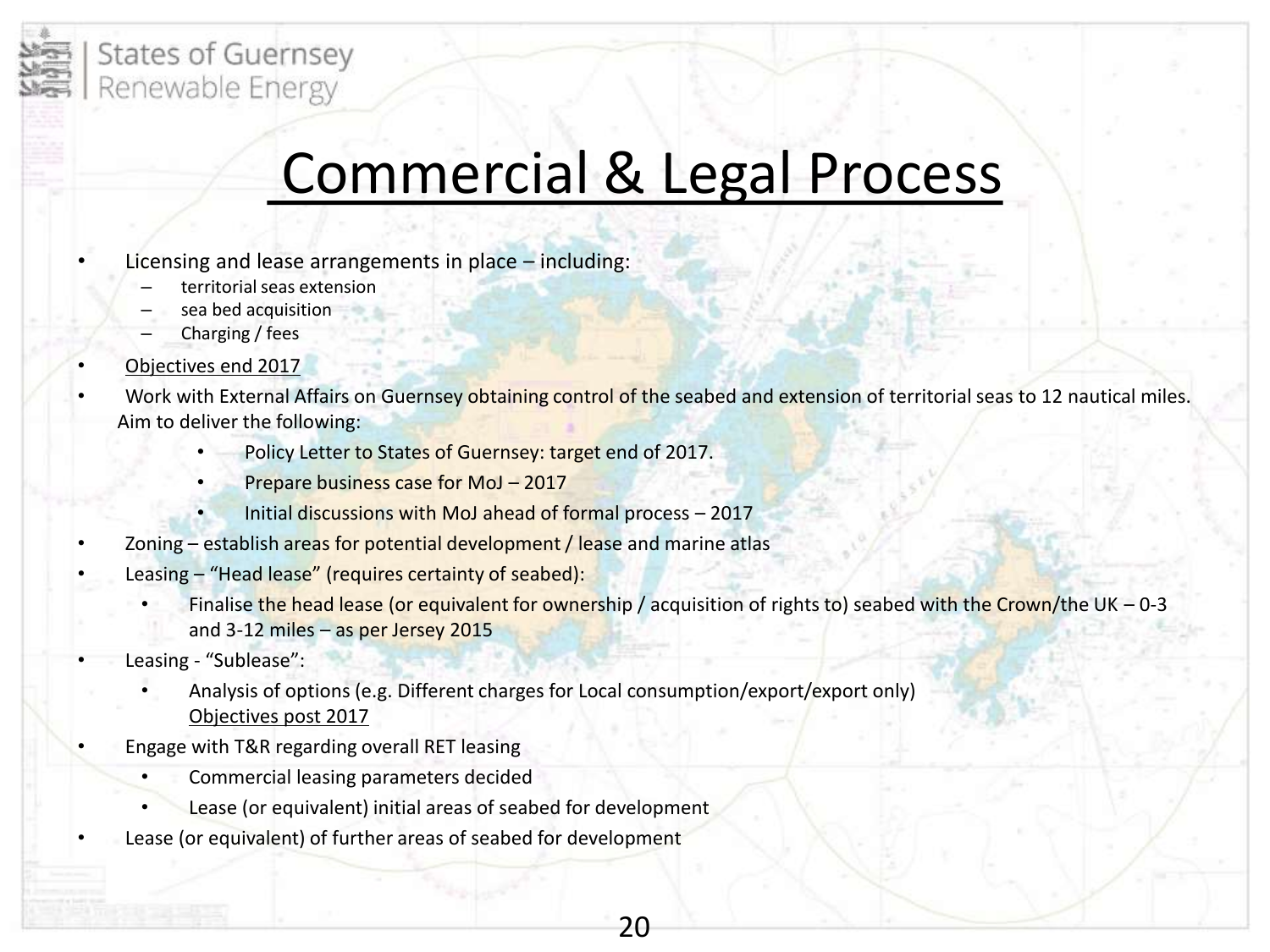

### Cooperation – International and CI wide

- International work with external governments and stakeholders focus on UK and France to ensure:
	- Ability to export locally generated renewables
	- International FIT's/ subsidies/ incentives applicable to Guernsey
- Continued links through BIC identify areas where, working through BIC, UK funding may be available
- Continued links with France Identify areas of common interest where EU funding may be available
- CI wide: Work with all Channel Islands (and other CDs) on an integrated strategy and projects on relevant areas
- Objectives end 2017
- International:
	- Collaboration on projects e.g. Participation in EU funded project as a partner if possible
	- Understand how/if Guernsey can access FITs etc from other jurisdictions
	- Explore commercial agreement opportunities with France / other EU
	- Liaise with French (relevant authorities) / other relevant EU update relationship with France following the end of FFC
	- Continue Liaison/links with UK/DECC/BIC
	- CI (and CD) wide:
		- Liaise with External Afiars where relevant
		- Continue to be key contributors to CIMREG and further progress
		- Ongoing relationship with the other islands at officer and political level utilise joint CI approach where necessary

- Collaboration on projects where practicable
- Objectives post 2017
- Obtain access to FITs (or equivalent) for export
- Continuation of up to 2017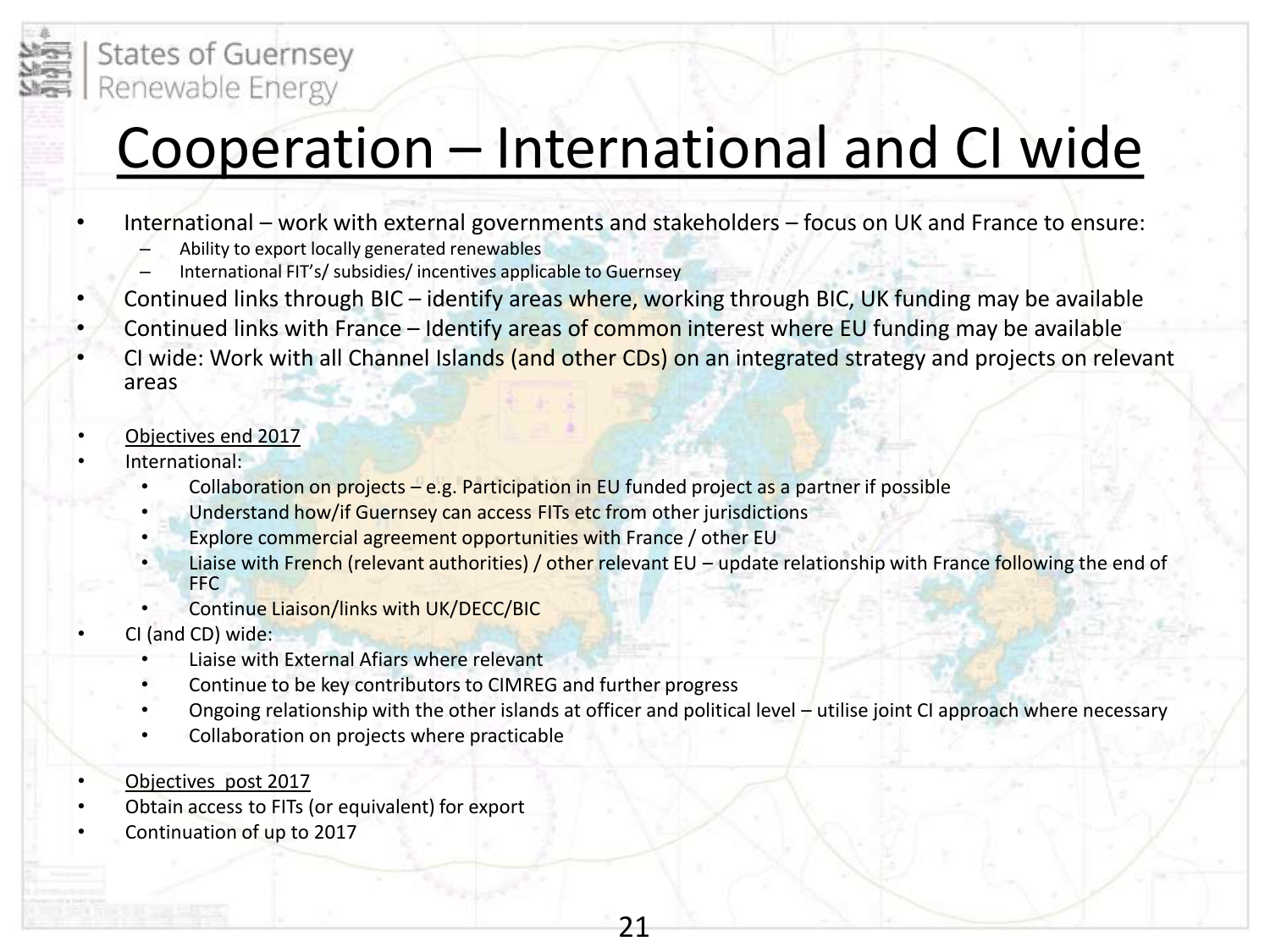

- Appropriate baseline environmental data for all macro renewables
- Understanding of environment
- Engage Key Stakeholders

#### Objectives end 2017

**States of Guernsey** 

- Follow up on work identified in REA
- Continued collation of all available environmental data
- Marine mapping leading to zoning of potential areas, then:
	- Identify data gaps and collect, or assist in the collection of, additional data, where practicable and cost effective, including –

22

- ‐ Relating to the environment e.g. Geology
- Relating to wind  $-$  e.g. birds etc
	- Relating to tidal e.g. Mammals etc.
- Update Marine Atlas to incorporate new data to assist with zoning
- Feed into MSP/leasing work

#### Objectives post 2017

- Involvement of key Stakeholders
- Continue building on / collecting baseline data
- Update Mapping to incorporate new data
- Focus on key areas identified in zoning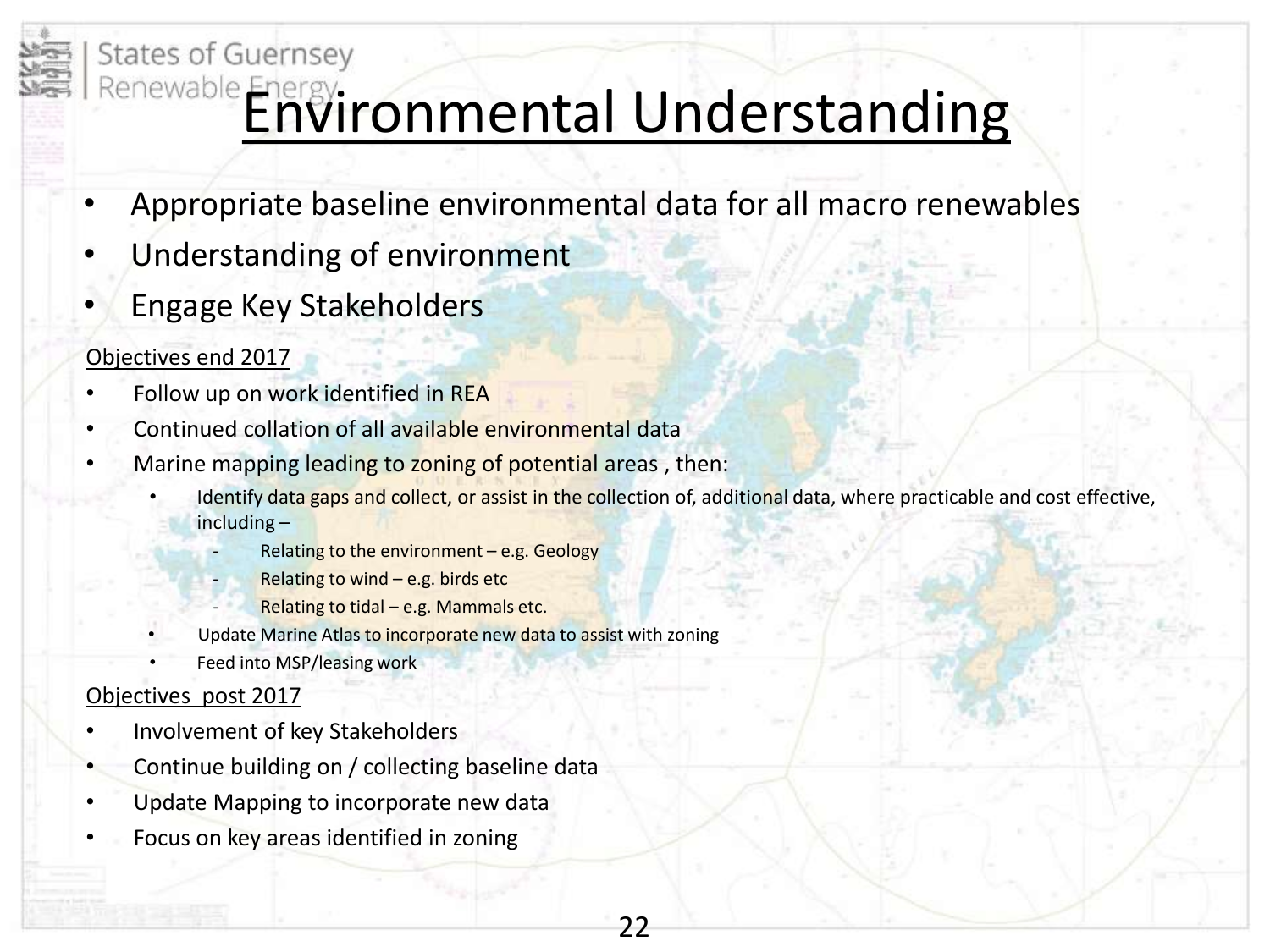

## Renewable Infrastructure in place

- RET to inform and be informed by States / GEL policies on:
	- "Local" island
		- **Infrastructure**
		- cabling infrastructure
	- Future proofing for the potential export of renewable energy
	- "Interconnector" cabling infrastructure which allows secure supply

#### • Objectives end 2017

- Feed into island infrastructure plans giving renewable needs and perspective
- Continue to work with Guernsey electricity on renewable energy projects where appropriate
- Understand Energy storage and the applications to Guernsey
- Feed into GEL strategic review of cabling
- Ensure GEL's strategic review of cabling allows renewable generation for domestic use and export

- Objectives post 2017
- Extend pre 2017 objectives infrastructure, cabling etc
- Understanding use of system charges for transmission of energy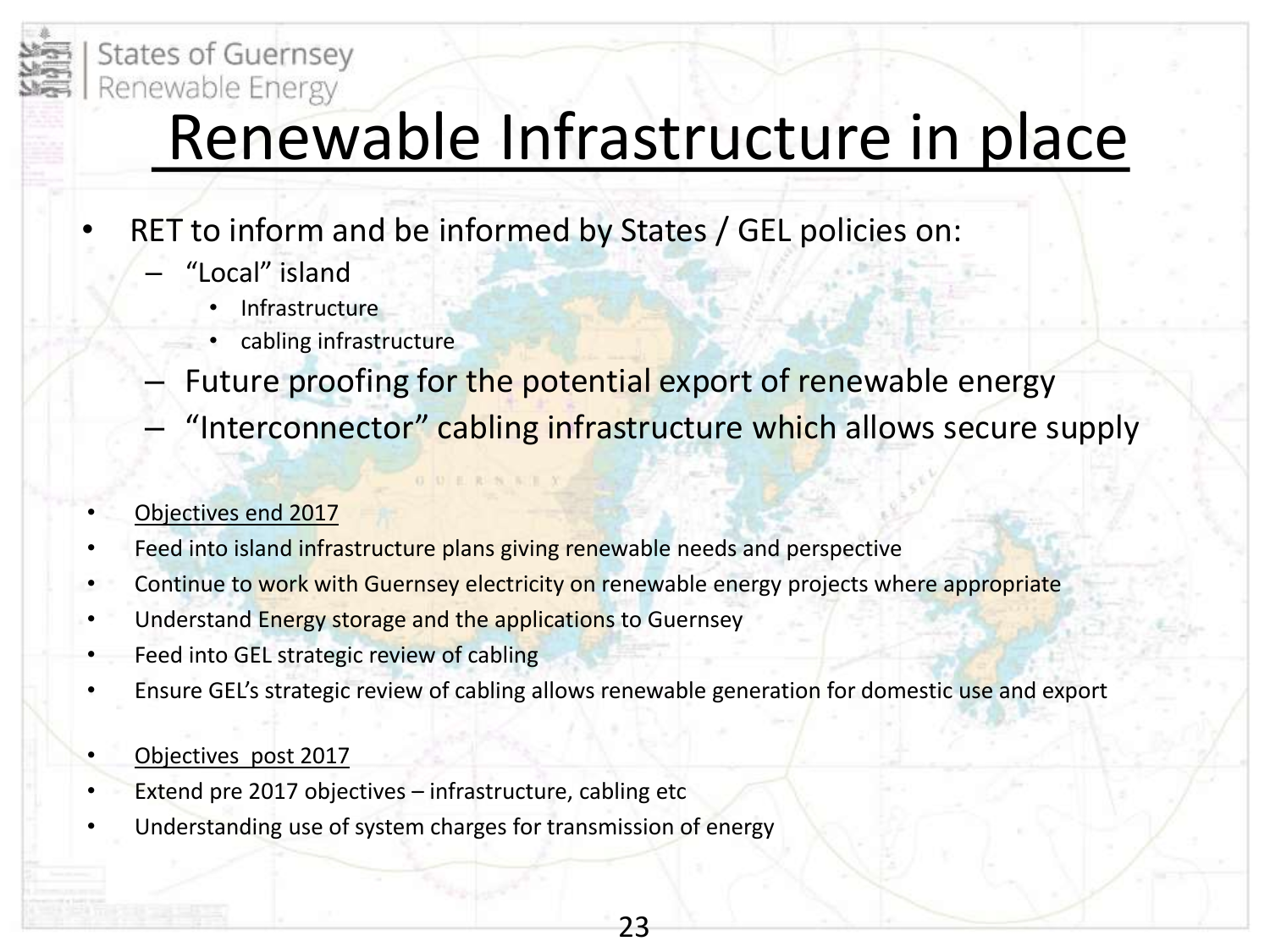

### Other objectives to realise wider vision

- Objectives end 2017
- Continue role in assisting others within States in relation to renewable energy potential in Guernsey
- Continue University links and projects (Top Priority)
- RET to advise parties involved with all areas of relevant policy

#### • Objectives post 2017

- Maximise local employment including, but not exclusively, high value jobs, maintenance and day to day jobs relating to renewables
- Explore further the proportion of construction and maintenance engineering could be performed on island
- Incorporate renewables into an overarching "sustainable Guernsey" vision
- Develop a full understanding of Guernsey's maximum renewables potential
- Potentially create a sustainable renewable energy research base on Guernsey potentially aligned with a UK University

24

• Understand the wider socio-economic value of renewables to Guernsey